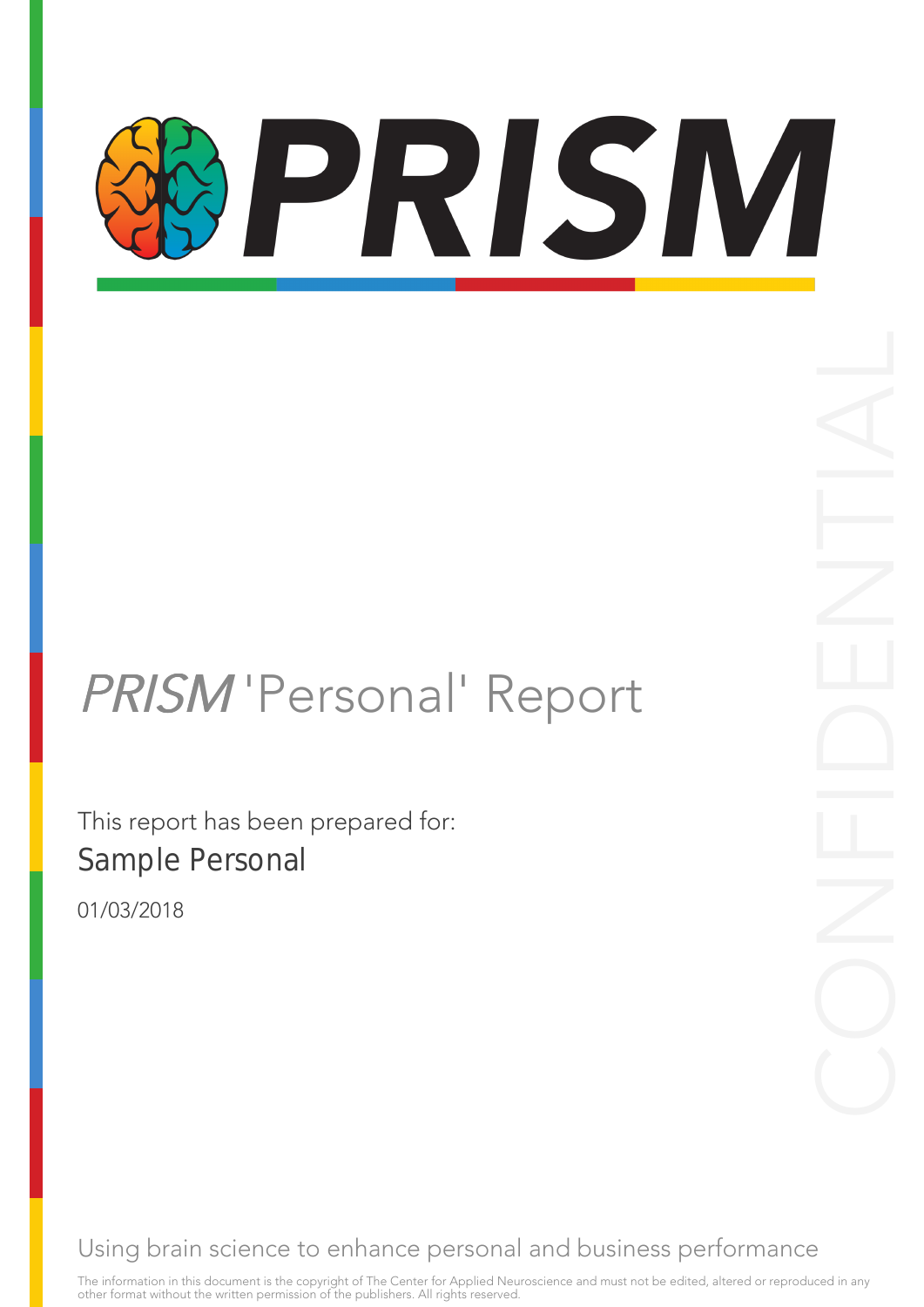

### CONFIDENTIAL

### PRISM Report Contents:

#### SECTION 1. Introduction

- How can PRISM help me?
- Why is PRISM different?
- Interpreting your PRISM Report

#### SECTION 2. Personal Profile

- Your PRISM 8-Dimensional Map
- Dimension Key Points

#### SECTION 3. Your PRISM Profile Narrative - Full

#### SECTION 4. Benchmark vs. Candidate Comparison [Not requested]

#### SECTION 5. Work Preference Profile

- Work Preference Profile
- Work Aptitude Overview
- Work Environment Performance Predictions

#### SECTION 6. *PRISM* Quadrant Colour Characteristics

#### SECTION 7. PRISM Career Development Analysis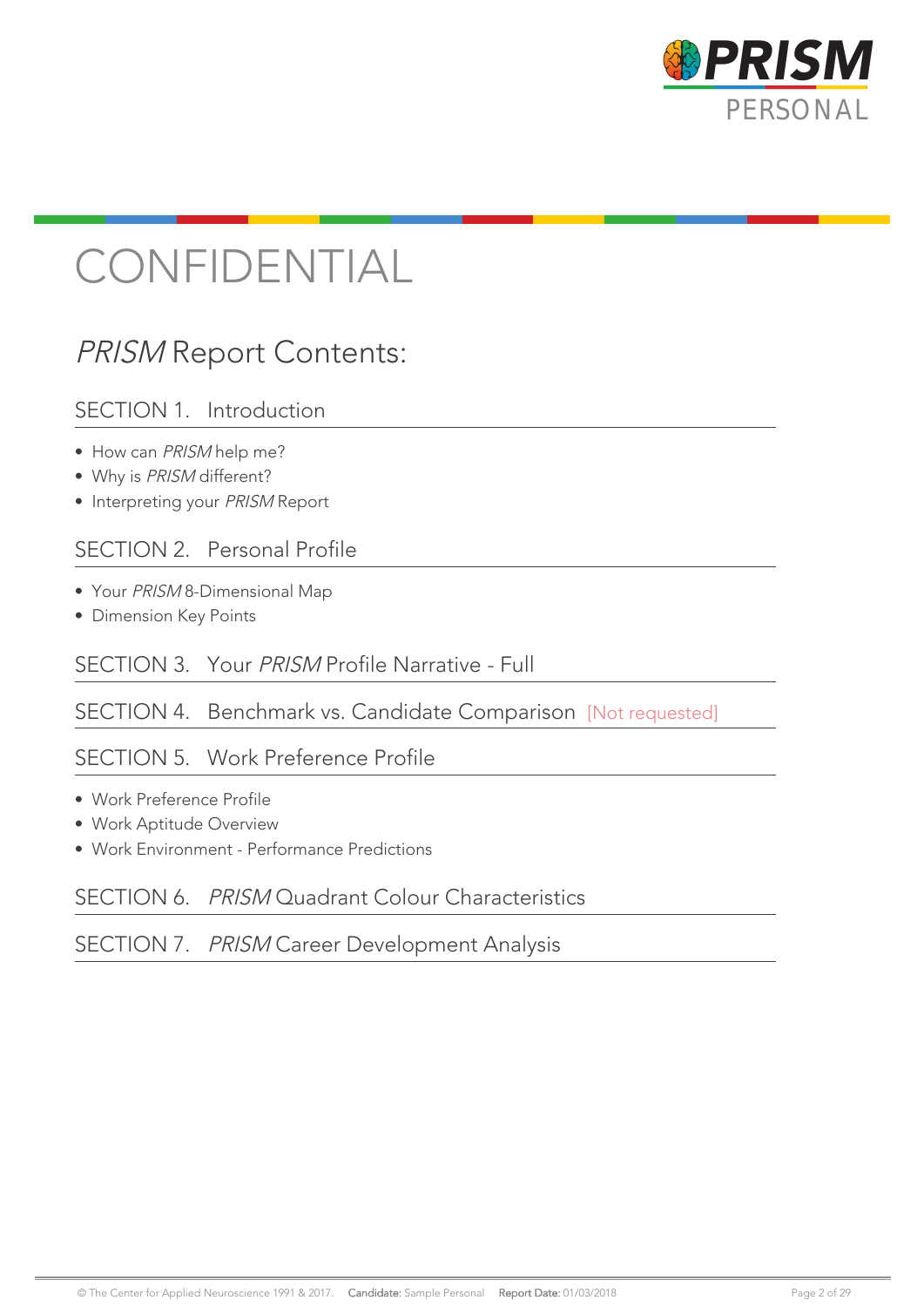

### How can PRISM help me?

#### Dear Sample ,

You recently completed a PRISM Inventory - the self-reporting behavioural instrument. This report has been given to you to provide some feedback about the analysis of your responses to the Inventory. When considering this report's descriptions of your behavioural preferences, it is important to recognise that they are based on the answers you gave and it represents, therefore, the way you see your behaviour, rather than how your behaviour might be described by another person.

It is important to stress that no profiling tool is infallible. As with all self-report instruments, the accuracy of this report depends on the frankness and accuracy with which you completed the Inventory.

An important objective of this report is to help you to learn more about yourself and your behaviour preferences, so that you will be able to exploit your strengths to your best advantage and also minimize the likely impact of those strengths if they are overdone. The more you understand how you approach situations, the better you will be able to work to your full potential and make decisions that result in greater satisfaction. The planning steps below should help you increase your self-knowledge and identify areas of strength and development.

It is important that you set aside some quiet time to read through your report a number of times. Please pay close attention to what it says about you and highlight the statements you believe most accurately describe you.

Next, mark any comments that surprise you or indicate areas where you feel you could improve your effectiveness. Consider these qualities and ask people who know you well about them to see if they are true. If, after reflection, the information still seems to be at odds with your experience, you may find it valuable to discuss the contents with someone who knows you well. No questionnaire will ever know you as well as you know yourself. However, it is possible that in some circumstances, you may not have thought about certain aspects of your behaviour.

Having studied the report carefully, it is important that you draw up a list of those areas that you intend to focus on to help you improve your work and personal life. Carefully examine your current situation and set some realistic goals for increasing your effectiveness. In particular, plan what you are going to do to avoid or guard against those behaviours that may inhibit your effectiveness and performance in the future.

We hope you will find this report both enlightening and rewarding.

 $\sqrt{a}$ 

PRISM Brain Mapping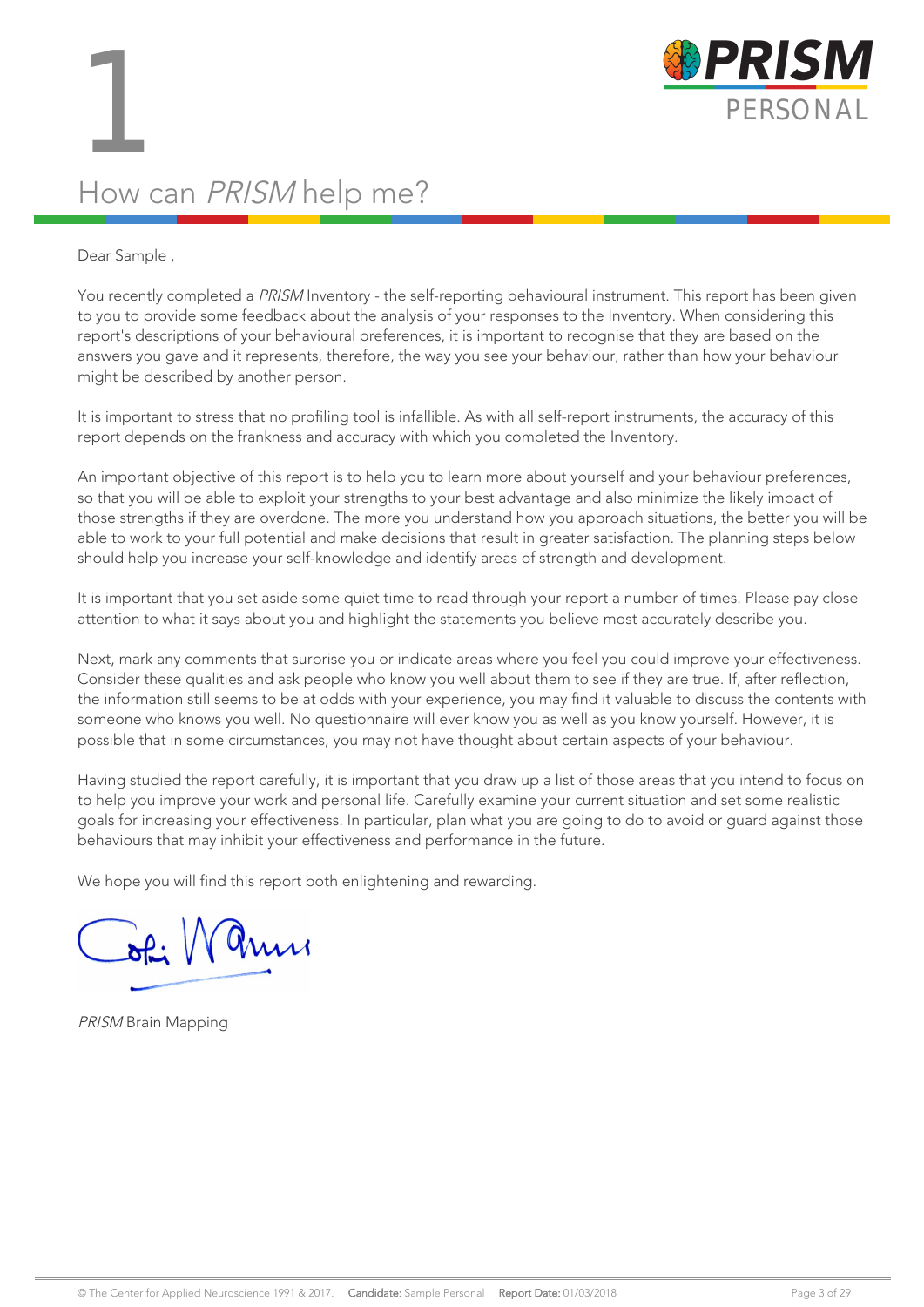

### Why is PRISM different?

PRISM is a neuroscience-based instrument specifically designed to identify the behavioural preferences that directly relate to personal relationships and work performance.

Neuroscience – which has seen most of its major discoveries made in the last 10-15 years – has proved that the brain is remarkably elastic in terms of its capacity for change. PRISM focuses, not only on the brain's functional architecture, but also on how the neural networks interact with brain chemicals such as glutamate, dopamine, noradrenaline, serotonin, testosterone and oestrogen to create behaviour. Modern neuroscience rests on the assumption that our thoughts, feelings, perceptions, and behaviours emerge from electrical and chemical communication between brain cells. It is these very same neuroscientific discoveries that have facilitated the development of the PRISM Brain Mapping Method.

Rather than the theoretical concepts of many traditional tests, PRISM measures the things that people like doing and the behavioural characteristics related to those things. Research shows that people whose interests match their occupations and activities find greater satisfaction, are more productive, and have higher levels of motivation. These results can increase the individual's work performance and enhance the chances of career success. Indeed, a Harvard Business Review study has shown that staff turnover almost doubles when no job suitability match has been undertaken. The study also concluded that 80% of staff turnover can be attributed to mistakes made during the employee selection and recruitment process.

To facilitate understanding, PRISM uses colours to illustrate the behaviour preferences. Although the PRISM model is a metaphor for brain functioning, the PRISM maps represent the dynamic interaction that takes place within the brain and is based on the principle that no one part of the brain does solely one thing, and no one part of the brain acts alone. All our thoughts, emotions and actions are the results of many parts of the brain acting together.

The PRISM chart represents the relationships between the right hemisphere (Green and Blue) and the left

hemisphere (Gold and Red) of the brain, plus the front half of the brain - the motor cortex (Gold and Green) and the rear half of the brain - the sensory cortex (Red and Blue). Red and Gold preferences indicate how a person will tend to behave when engaged in a task and/or when under pressure to achieve results. Green and Blue preferences indicate how a person will tend to behave in a social setting when establishing rapport with others. As the person switches between these two preferences, he or she may display very different - even opposite - behaviours.

Many personality and individual assessment tests are based on bi-polar scales (either/or) type of questions. In other words they identify people as either one thing or another. PRISM differs in how data is gathered and reveals balances and imbalances instead of the 'typecasting' that comes from bi-polar methods.

In addition to PRISM's eight behaviour dimensions, the 'Professional' and 'Personal' report identifies and measures 26 key aspects of work preference. This information allows you to make many links between your natural behaviour preferences and your work behaviour.

The report also enables you to gain an insight into your behavioural preferences from several points of view. In addition to the normal PRISM reports, you can receive outputs on Emotional Intelligence and on 'The Big Five' - one the most widely accepted and used models of personality.

PRISM 'Professional' has a number of added facilities. For example, it manages a 360-degree process with the option to include generic or in-house competencies. It can create team maps and match a team with a team benchmark. There is also a team diagnostic facility which measures a team performance as well as the quality of inter-personal relationships within the team. For information about these facilities, please contact your PRISM Practitioner.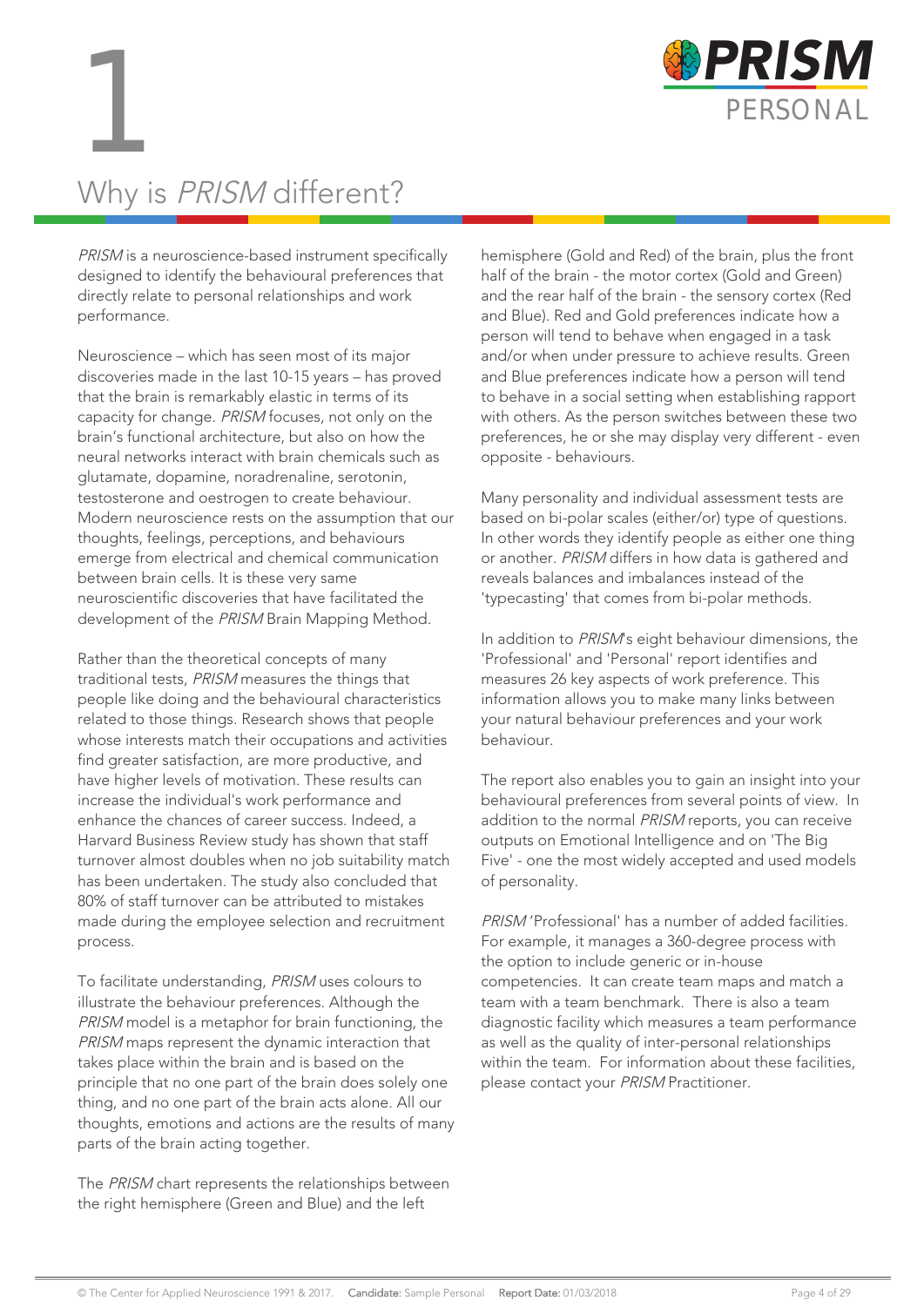



### Interpreting your PRISM Report

PRISM 'Professional' and 'Personal' provide three 'maps' of an individual's behavioural preferences. The 'maps' are referred to as: 'Underlying , Adapted and Consistent'.

The 'Underlying Map' can be described as 'the real you'; your natural, inherent behaviour, or the behaviour used by you when under pressure. It is, therefore, an indication of how you tend to behave when you are either totally relaxed, or, occasionally, when you are under stress and when you feel no need to manage or control your behaviour to present the most appropriate response to the world. It, therefore, indicates the extent to which you are comfortable using these instinctive behaviours. Although it is likely to be your most comfortable behaviour pattern, you will find it necessary to adapt that behaviour from time to time to cope with the demands of everyday living.

The'Adapted Map' is the behaviour pattern that you tend to create to interact with the world at large. It indicates how you believe you need to adapt your 'Underlying' behaviour to achieve success in specific environments e.g. what you think others expect of you, or how you feel others want you to act. In other words, it is the behaviour you borrow on occasions in order to 'get the job done'. For example, how much you feel a need to adjust your natural, instinctive behaviour to meet the demands of your work. The 'Adapted Map' shows a pattern of movement away from the 'Underlying Map' - either outside it or inside it. If you adapt to a significant extent inside the 'Underlying Map', you may feel a degree of frustration at being unable, on occasions, to use your natural preferences to the full. On the other hand, if you adapt outside your 'Underlying Map', you may feel stressed at times, especially if the adapting carries on for a prolonged period of time.

Like everyone else, your overall behaviour is not based totally on either your 'Underlying' or 'Adapted' profiles which are, inevitably, only used by you for a relatively small proportion of your overall time. On the other hand, the 'Consistent Map' takes into consideration your responses which are consistent with both your 'Adapted' and 'Underlying Maps' and presents a picture of how you tend to behave for most of your time - the view that most other people probably have of you.

When examining your profile maps, check each colour quadrant to see if your 'Adapted Map' is outside your 'Underlying Map' (increases), or if it is inside your 'Underlying Map' (decreases).

If the 'Adapted Map' is outside your 'Underlying Map' in the 'Green' quadrant - you will appear more confident and socially-oriented.

If the 'Adapted Map' is inside your 'Underlying Map' in the 'Green' quadrant - you will appear less outgoing and more cautious.

If the 'Adapted Map' is outside your 'Underlying Map' in the 'Blue' quadrant - you will appear slower paced and more laid back.

If the 'Adapted Map' is inside your 'Underlying Map' in the 'Blue'quadrant - you will appear quicker paced and more assertive.

If the 'Adapted Map' is outside your 'Underlying Map' in the 'Red' quadrant - you will appear more controlling and results-focused.

If the 'Adapted Map' is inside your 'Underlying Map' in the 'Red' quadrant - you will appear less driven to achieve and more people-focused.

If the 'Adapted Map' is outside your 'Underlying Map' in the 'Gold' quadrant - you will appear more reliant on rules and procedures and attention to detail.

If the 'Adapted Map' is inside your 'Underlying Map' in the 'Gold' quadrant - you will appear to become more sociable and less attentive to detail.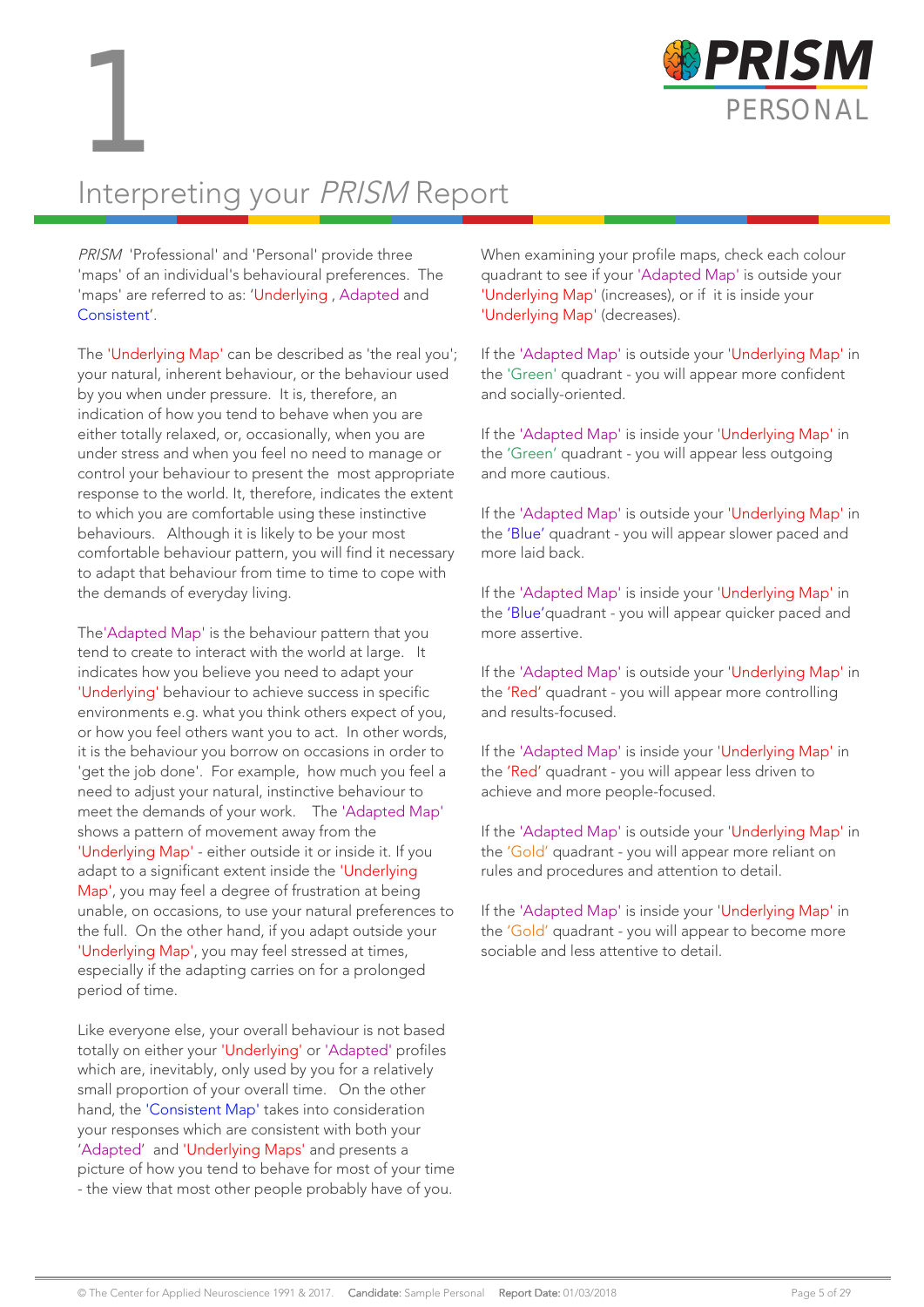

PROCESSING

75

<sup>F</sup>ocusing

<sup>C</sup>oo<sup>r</sup>dinatin<sup>g</sup>



Caring

 Co-operative DependableSupportive

### **&PRISM**

 UnderlyingAdapted. . . . . . . . . . <u>.</u> ConsistentBenchmarkQUADRANT VALUES121110 92 34 61 71 4525949494DIMENSION VALUES1210 12 1092 42 65 92 26 56 46 14 33 95 36 56 96 95 95 91 92 92 INTROVERSION/EXTROVERSIONSkew: 6.1% SD Score: 4

Important: Any profiling tool, such as PRISM, should never be used to make a recruitment or re-deployment decision unsupported by other techniques. © The Center for Applied Neuroscience 1991 & 2018.

DRIVE

 Hard-driving Demanding Challenging**Competitive**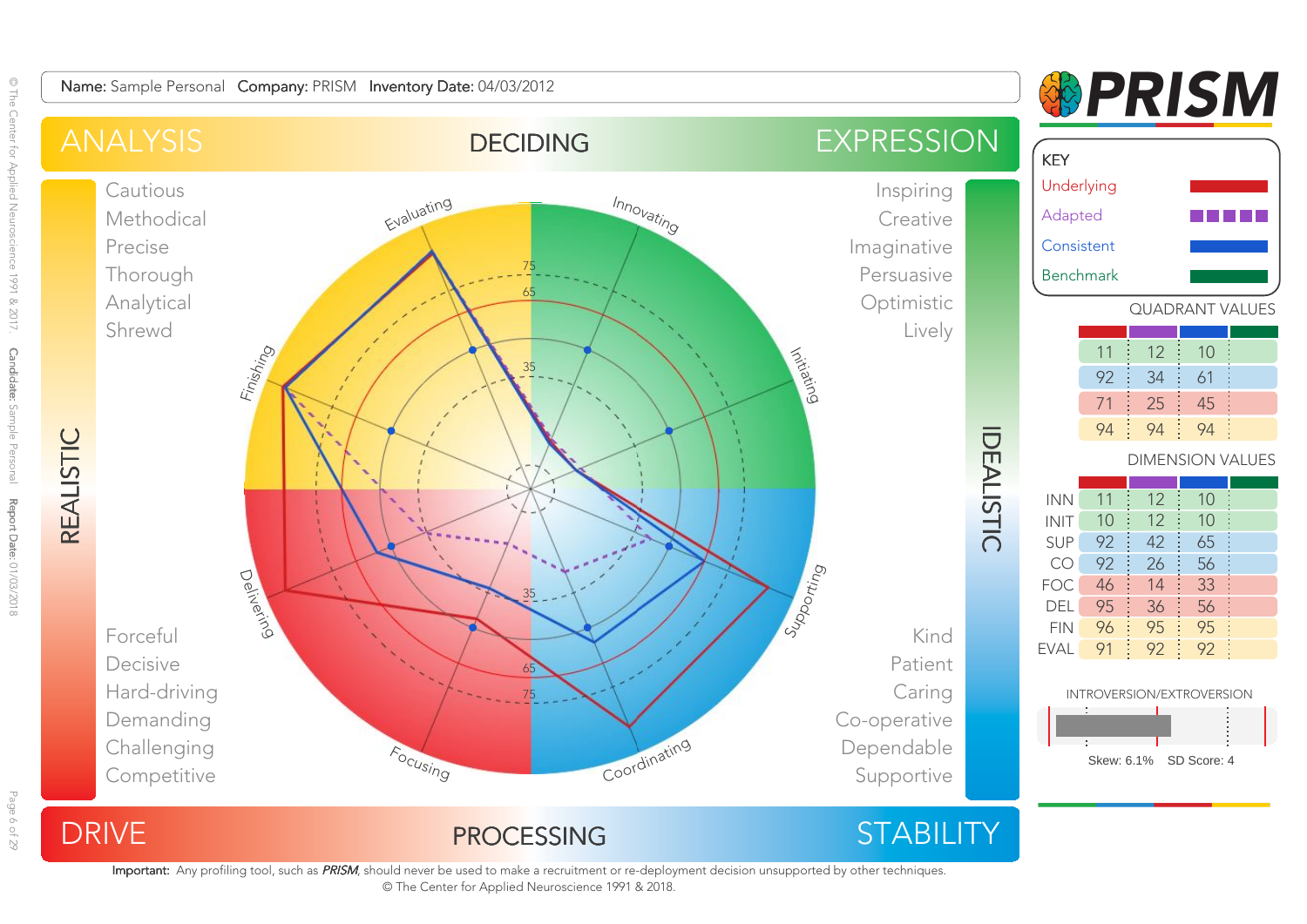



|                   | <b>CHARACTERISTICS</b>                                                                                                                                                                                        |                                                                                                                                                                                                   |  |  |  |  |  |  |  |  |  |  |
|-------------------|---------------------------------------------------------------------------------------------------------------------------------------------------------------------------------------------------------------|---------------------------------------------------------------------------------------------------------------------------------------------------------------------------------------------------|--|--|--|--|--|--|--|--|--|--|
| <b>DIMENSION</b>  | <b>STRENGTHS</b>                                                                                                                                                                                              | POTENTIAL WEAKNESSES<br>IF STRENGTHS ARE OVERDONE                                                                                                                                                 |  |  |  |  |  |  |  |  |  |  |
| Innovating        | Imaginative, innovative thinker.<br>Generates ideas and concepts.<br>Visualises outcomes.<br>Creates original solutions.<br>Unorthodox, fertile-minded and radical.                                           | Low attention to detail.<br>Has difficulty explaining own ideas.<br>Absent minded and forgetful.<br>Dislikes criticism and following rules.<br>Can be wayward and independent.                    |  |  |  |  |  |  |  |  |  |  |
| Initiating        | Outgoing, animated and entertaining.<br>Articulate and persuasive.<br>Establishes rapport easily.<br>High-spirited, jovial and light-hearted.<br>Good at achieving 'win-win' negotiations.                    | Over optimistic and unrealistic.<br>Fails to follow through or deliver.<br>Easily bored and distracted.<br>Need to be entertaining and popular.<br>Makes impetuous, intuitive decisions.          |  |  |  |  |  |  |  |  |  |  |
| Supporting        | Kind hearted, harmonious and caring.<br>Supportive of others.<br>Handles repetitive or routine work well.<br>Good natured and accommodating.<br>Considerate, kindly and compassionate.                        | Dislikes conflict and aggressive people.<br>Unassertive and over sensitive.<br>Uncomfortable making tough decisions.<br>Dislikes pressure or fast pace.<br>Uncomfortable with change.             |  |  |  |  |  |  |  |  |  |  |
| Co-ordinating     | Makes good use of other people's skills.<br>Encourages opinions and participation.<br>Broad minded and collaborative.<br>Remains calm when under pressure.<br>Consultative and open-minded.                   | Lacks drive and independence of mind.<br>Relies heavily on gaining agreement.<br>Laid-back and casual.<br>Can appear detached and laid back.<br>Too tolerant of inappropriate behaviour.          |  |  |  |  |  |  |  |  |  |  |
| Focusing          | Blunt, outspoken, forceful and dominant.<br>Authoritative, assertive and challenging.<br>Copes well with adverse conditions.<br>Driven to win and achieve status.<br>High pressure negotiating skills.        | Irritable and easily frustrated.<br>Provocative and argumentative.<br>Poor listener when under pressure.<br>Suspicious of the motives of others.<br>Quick to anger and volatile.                  |  |  |  |  |  |  |  |  |  |  |
| <b>Delivering</b> | Self-reliant and venturesome.<br>Independent and self-motivated.<br>Practical, determined and autocratic.<br>Works well when under pressure.<br>Likes structure and organisation.                             | Can be over-competitive for status.<br>Inflexible and single-minded.<br>Uncomfortable with sudden change.<br>Frustrated by others' low commitment.<br>Insensitive to others' emotional needs.     |  |  |  |  |  |  |  |  |  |  |
| <b>Finishing</b>  | Strong attention to detail and accuracy.<br>Conscientious, painstaking and orderly.<br>Good at communicating complex data.<br>Focuses on accuracy and high standards.<br>Follows tasks through to completion. | Insular, pedantic and slow moving.<br>Dislikes delegating to others.<br>Uneasy making contact with strangers.<br>Intolerant of errors or disorganisation.<br>Prone to worrying unduly or anxiety. |  |  |  |  |  |  |  |  |  |  |
| <b>Evaluating</b> | Questions the validity of data.<br>Checks the pros and cons of all options.<br>Does not accept things at face value.<br>Makes astute decisions based on facts.<br>Fair-minded and unemotional.                | May be seen as sceptical and cynical.<br>Can be uninspiring and negative.<br>Appears indifferent to others' feelings.<br>Slow and cautious when deciding.<br>Unreceptive to new, untried ideas.   |  |  |  |  |  |  |  |  |  |  |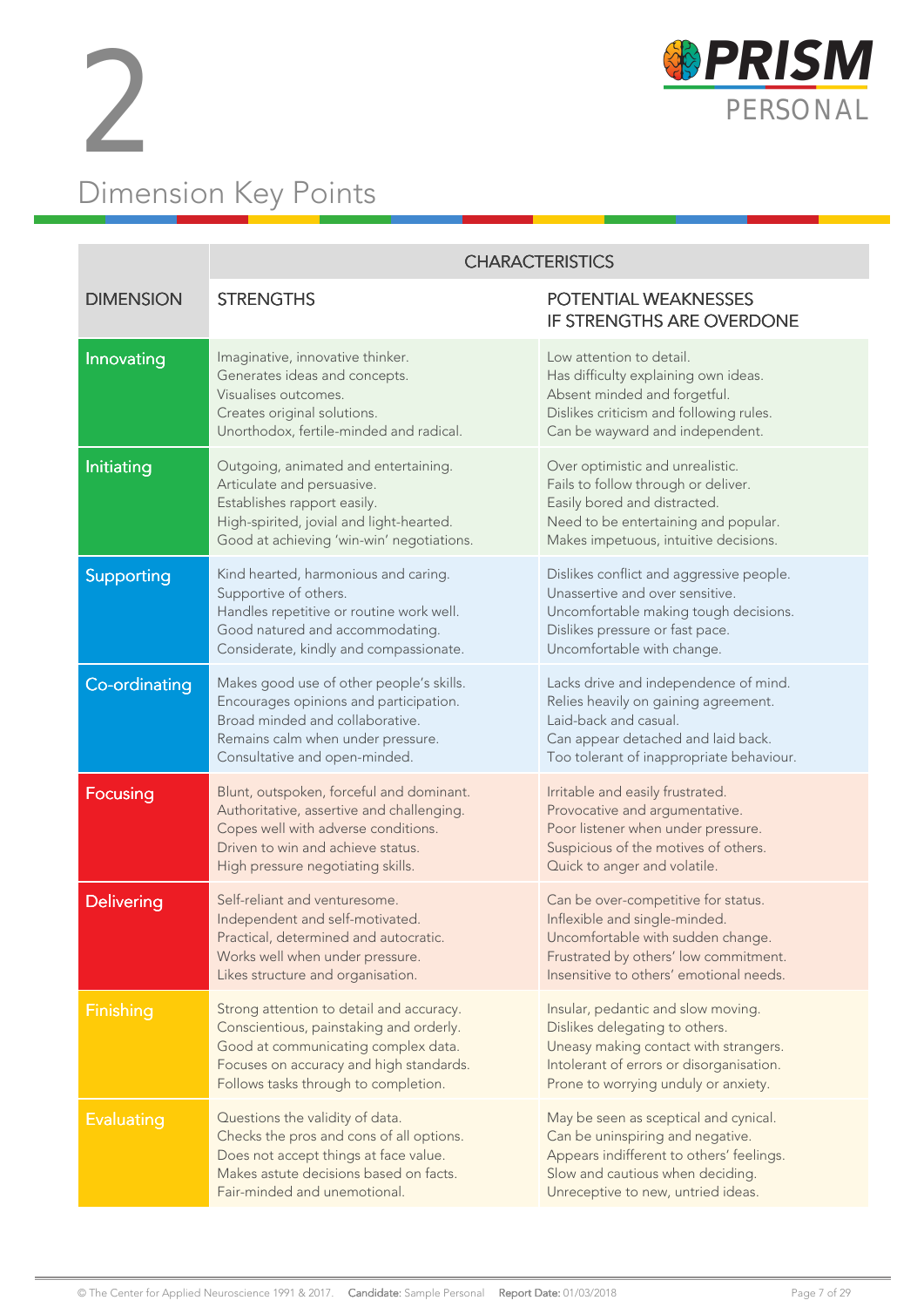# 3 PERSONAL<br>PERSONAL<br>Your PPICM Profile Nativities Full Your PRISM Profile Narrative - Full



#### This narrative is based on your Underlying profile

#### Introduction

At first glance, some of the behaviour preferences which make up a candidate's profile may appear to be contradictory. This is because the factors concerned often represent such radically differing sets of values and motivations that it is hard to imagine them effectively coexisting in a single profile. Neuroscience shows that every person has several, sometimes conflicting, behaviour preferences rather than a single unchanging personality. This is what makes PRISM different from other instruments - and a much more authentic way of identifying behaviour! All people adapt their behaviour to meet the needs of specific situations and display entirely different behaviours: sometimes talkative and sometimes withdrawn, sometimes caring and sometimes aggressive, sometimes relaxed and sometimes anxious.

These different behaviours occur because the brain's hemispheres (the right side and the left side) process different information as they respond to what is going on around them. The right hemisphere (Green and Blue in PRISM) is interested in people as individuals. It focuses on self-awareness, empathy, emotional expression and understanding, novelty, intuition, flexibility of thought, social behaviour and the experience of emotions of all kinds. The left hemisphere (Gold and Red in PRISM) is not impressed by empathy. Its concern is with maximising gain for itself, and its prime motivation is achievement, power and control. The left hemisphere deals with narrow, focused attention and needs certainty and to be right. It has more affinity with the impersonal and the mechanical than with personal relationships, and is more efficient in routine, predictable situations.

In addition, the front of the brain (Green and Gold in PRISM) is where decisions are made and action is taken, and the rear of the brain is where sensory information is processed. In other words, the rear of the brain focuses on the present and the front of the brain focuses on the future.

PRISM maps show the extent to which individuals prefer to make use of each of the above parts of their brain. Although at any one time both hemispheres will be active, one will take a predominant role as a result of the situation that prevails at the time.

Take, for example, a person who has a strong preference for both Red and Blue behaviour. On one hand, Red is a controlling and guarded characteristic, preferring to avoid revealing too much personal information to others, but, on the other hand, Blue is a supportive and open characteristic, preferring to maintain amiable and harmonious relationships with others. Those individuals possessing both high Blue and Red preferences will adapt their behaviour in a social setting by showing the Blue accommodating and supportive side to their nature if they feel relaxed and if they can trust the people around them. However, in a task or work setting, especially when under pressure, those same individuals will show more of their Red preferences and thus demonstrate a much greater level of directness and forcefulness. These two contradictory behaviours are brought about by the brain's perception of what is necessary to cope effectively with the relevant situation.

### Overview of your profile

The following text narrative is based on the responses that you gave in the PRISM Inventory. According to those responses, you rated the following descriptors as most accurately describing your preferred behaviours and,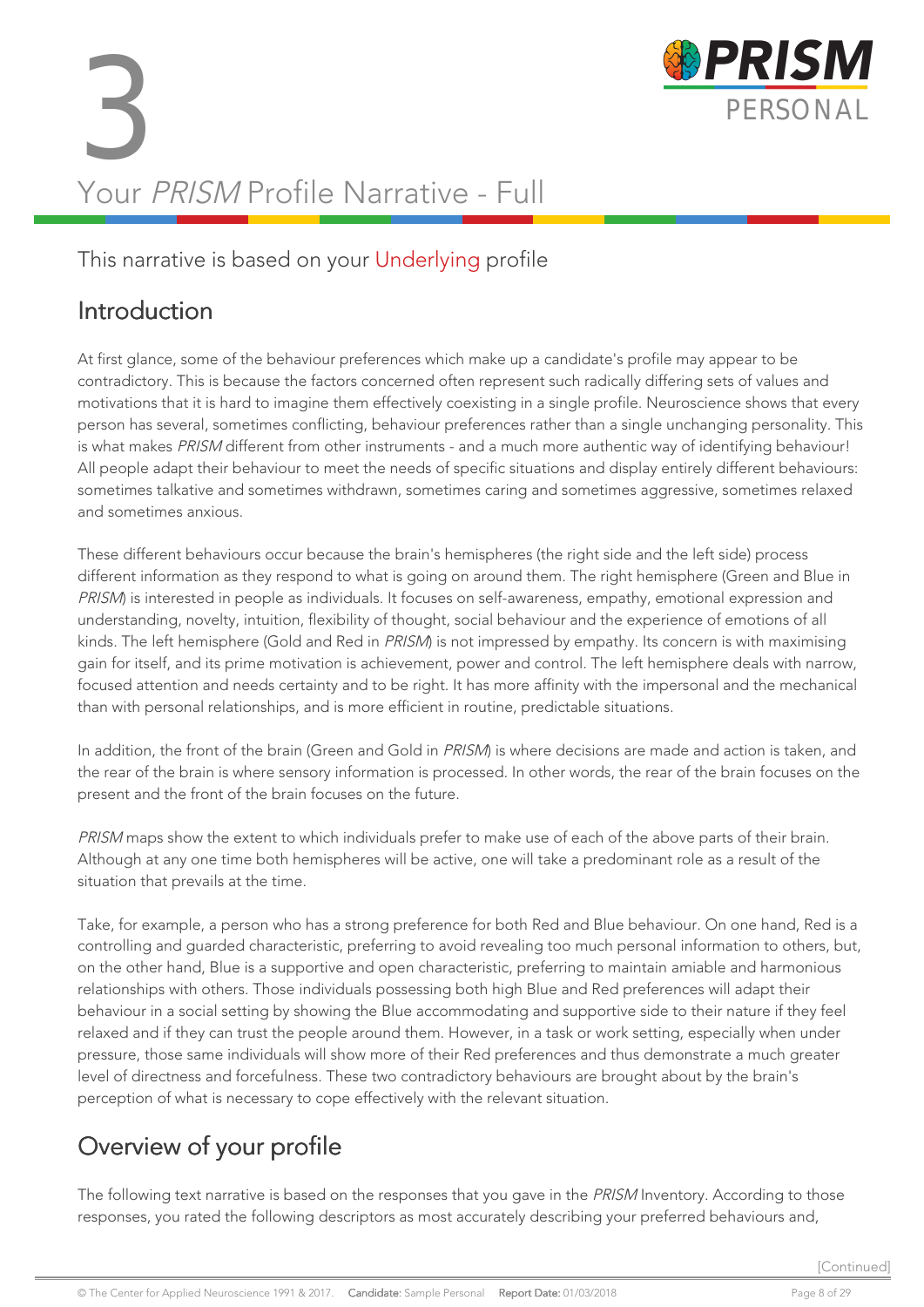

therefore, the ones which you are most comfortable using:

Accurate, Analytical, Appraises data, Asks for opinions, Assesses accurately, Attentive to detail, Categorical, Choosey, Competitive, Detailed, Exact, Harmonious, Methodical, Meticulous, Neat and tidy, Orderly, Painstaking, Patient, Perceptive, Perfectionist, Precise, Prudent, Quality-focused, Questioning, Self-assured, Self-sufficient, Thorough, Watchful, Weighs pros and cons, Well-organised

You also rated the following descriptors as least accurately describing your preferred behaviours and, therefore, the ones that you are least comfortable using and the ones which you prefer to avoid:

Aggressive, Animated, Assertive, Dominant, Entertaining, Enthusiastic, Envisioning, Experimental, Exuberant, Fertile-minded, Full of life, Fun-loving, Generates ideas, High-spirited, Imaginative, Ingenious, Innovative, Inventive, Jovial, Lively, Original thinking, Outgoing, Produces novel ideas, Promotes participation, Pushy, Radical thinking, Shrewd, Sparkling, Sympathetic, Vivacious

The narrative which follows will only be accurate if the above responses are accurate.

It will be clear that the ways in which you manage your day-to-day relationships with others will be highly dependent on the way in which you see your environment at any given time. In a relaxed, open, social situation in which you feel comfortable with those around you, you will reciprocate by using any of your Green or Blue preferred behaviours, but in a task or work situation you will switch to a greater use of your Red or Gold preferred behaviours. Although you possess varying levels of all eight behaviour preferences, you will not display them all at the same time.

#### Your profile indicates that you:

- Take responsibilities seriously.
- Are competent, industrious and reliable.
- Can work well alone and with the minimum of supervision.
- Perform quality work and always give your best.
- Can be a willing and effective team player.
- Enjoy being valued for the support you give to others.
- Get along well with most people.
- See what needs to be done and do it.
- Handle pressure and difficult conditions well.
- Have the drive and determination to overcome obstacles.

#### You need to bear in mind that your profile also indicates that you will:

- Are suspicious of new or unconventional ideas
- Find it difficult to establish rapport easily with strangers
- Have difficulty dealing with sudden or frequent changes
- Appear detached and guarded at times
- Are uncomfortable dealing with abstract concepts or ideas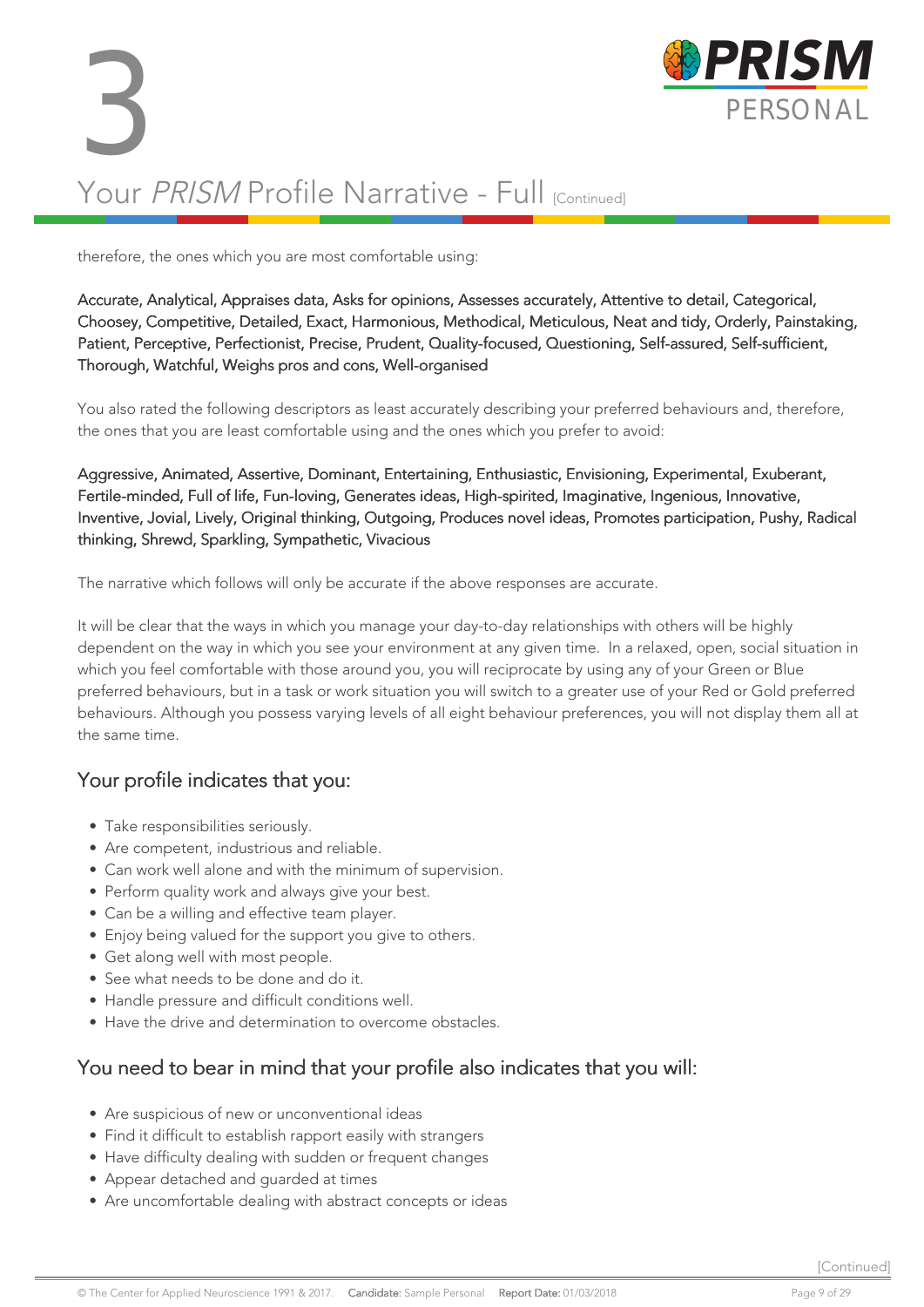



#### • Prefer established ways of working rather than finding new ones

Taking into consideration your strongest behaviour preferences, you need to be aware of the potential problems that could arise if those strengths are overdone when you are under considerable pressure, stressed, or in conflict with others. In such circumstances, it is possible that you may demonstrate some or all of the following characteristics:

- Pessimistic
- Possessive
- Judges others harshly
- Fussy
- Withdraws emotionally from the people
- Becomes uncommunicative
- Excessively rational
- Aggressive
- Uses sarcasm
- Conforms rigidly to rules

#### To enhance your overall performance, you should consider:

- Not being too critical or judgemental when others are telling you their problems.
- Trying to relax and loosening up a little.
- Being more tolerant when others make mistakes.
- Being careful not to talk over other people. Trying to use a vocabulary that is appropriate to the situation.
- Learning to express your emotional side and sharing your feelings with people you trust.
- Being less sensitive to comments and remarks made by others.
- Making more decisions on the basis of what is in your best interests.
- Trying to be more patient and less forceful.

### Profile narrative

You tend to be factual and reliable, completing work with precision and accuracy. You are extremely well focused and generally avoid unnecessary risk or trouble. You know that shortcuts are sometimes costly in the long run, so you stick firmly to your high standards. You prefer to work in small groups rather than in front of large crowds. When you appear to be insensitive, it is usually because you are focusing completely on the task at hand. You are careful and consistent, but sometimes your analytical nature turns others off. You have a strong need to achieve success, and you will feel stifled and lacking in motivation if you fail to reach your personal goals. You build relationships slowly, having an inherently suspicious and questioning nature. Overall, the most important factor in your behaviour is your focus on matters of efficiency and productivity. You tend to place more emphasis on practical matters than on social issues, and your actions are normally based on a rational rather than an emotional response to your situation, albeit you do have an underlying focus on people-related matters. You are a relatively self-contained individual, whose general approach to problems tends to be somewhat detached and dispassionate. While you possess a sociable side, this still reflects your calm style, and for this reason you find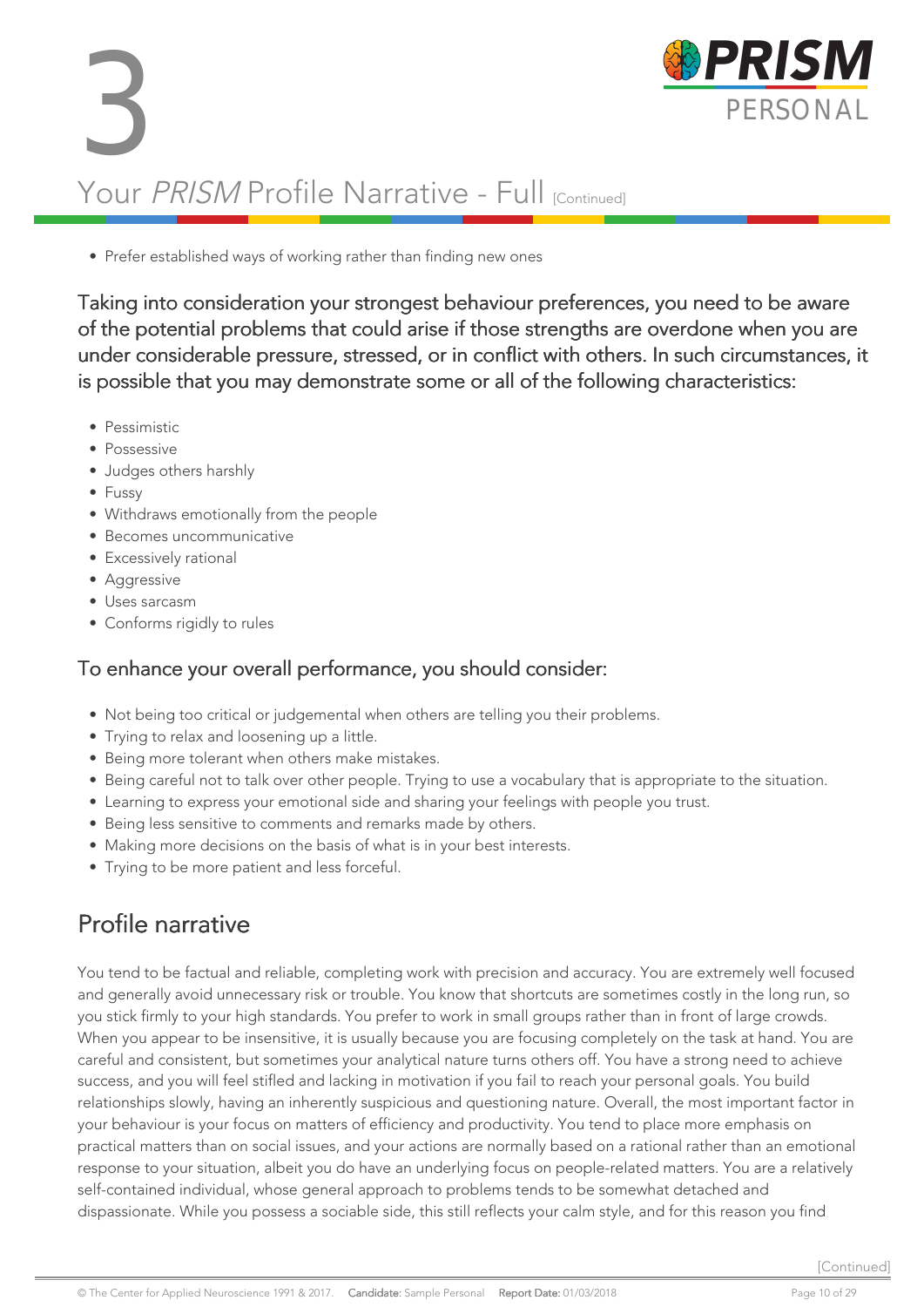emotional displays and uncontrolled openness in other people annoying and distracting. You prefer to work within a well organised system, but you will also look for some freedom of action and independence.

Your profile indicates that you have a distinct preference for introversion and will, therefore, usually prefer to work alone and control your own feelings, process your thoughts internally before sharing them with others, explore options independently, avoid attention from strangers, pause and think before speaking or acting, inwardly focus and think things through slowly, seek solo, close experiences with select individuals and pursue depth of experiences. You are naturally a serious, quiet, private person who may prefer writing to talking, and enjoys handling individual assignments without interruptions.

#### Your main behaviour preferences show that on most occasions you will demonstrate that:

#### FINISHING

You are a capable, logical, conscientious person who will deliver exactly what you promise. You pay great attention to detail and quality and are compulsive at meeting deadlines and fulfilling obligations. You are also good at ensuring that the detailed aspects of a project, such as testing, rehearsing and general administrative matters, are planned and carried out properly. Although not a particularly assertive individual, you maintain a strong sense of urgency and are impatient of, and intolerant towards people who do not meet your high standards. You have high self-control and strength of character, and are serious and sincere in whatever you do. Although you may appear to be cool, calm and collected on the outside, inwardly you are often worried in case things go wrong. Guarded by nature, your emotions and feelings are generally kept to yourself. You have considerable self-discipline and are reluctant to delegate or admit defeat. It is important that you are aware that you can lower the morale of others by appearing unduly critical and losing sight of the overall objective by getting bogged down in small details.

#### DELIVERING

You are an independent, determined person who demands and gets results. Good at meeting tight deadlines, you are methodical and systematic, albeit a bit inflexible at times, and are good at ensuring that things work properly. Thriving on crises you concentrate on realism, structure and efficiency. Although you are self-sufficient and purposeful, you are willing to support others if it will help achieve your own objectives. You are a manually skilled, practical organiser who is capable of directing others and has a preference for disciplined application and routine. You are primarily concerned with what is possible, and are adept at converting ideas into a feasible action plan. Tough-minded and efficient you can work equally effectively alone with a minimum of supervision or in a group and take a structured and orderly approach to everything you do. Not easily discouraged by setbacks, you display considerable sincerity and integrity, but can be rather status conscious at times. You can sometimes be contemptuous and unresponsive to what you regard as speculative, 'woolly' ideas that do not have an obvious bearing on the matter in hand.

#### SUPPORTING

You are placid, quiet and unassuming, and value others' feelings. You will tend to form deep and lasting friendships with a few people, and value that friendship showing great warmth and affection. In general, you like to plan things well in advance, working to routines and systems. Having a strong sense of duty and responsibility, you will be committed and loyal to your colleagues and friends. Once committed to something, your patience is considerable and you are willing to work long hours on tasks that are important to you. You will tend to place the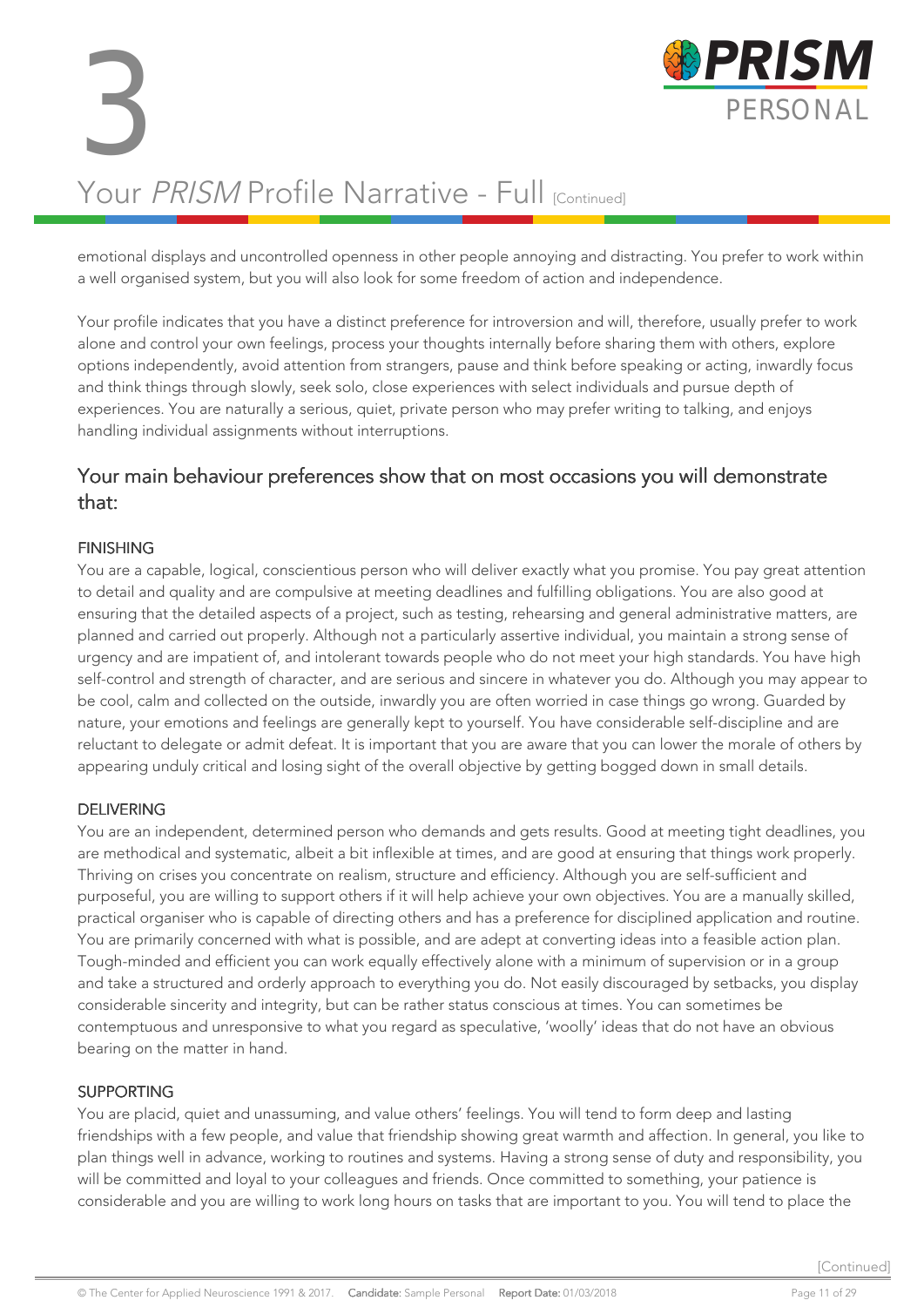objectives and needs of others before your own personal ambitions. Perceptive and diplomatic, you will tend to help avert interpersonal problems and thus enable others to contribute more effectively. Your lack of competitiveness and dislike of friction may, on occasions, make you appear to be a bit soft and indecisive. Trusting, sensitive and caring, you will not be seen as a threat by others, being non-threatening and non-provocative.

#### **COORDINATING**

You are mature in outlook and adopt a consultative approach to others, seeking involvement with them in day-today tasks. Charming, relaxed and broad-minded, you have well developed insights into what motivates other people. You will often be at your best facilitating situations that require interpersonal sensitivity. Because your people skills are so effective, you will usually have the ability to persuade people to do what you want them to do. Calm and unflappable,you will tend to be a practical realist who demonstrates a self-disciplined, yet open-minded, approach to life. Your enthusiasm tends to be goal orientated. You tend to think positively and, perhaps, most importantly, you know how to make the best use of the strengths and skills that others have to offer and are able to focus people on what they do best. At work, this means you tend to be adept at establishing the roles and task boundaries of the others, and also the one who identifies performance gaps and takes steps to fill them.

#### EVALUATING

You have a natural ability to make sound judgements unaffected by emotion or sentiment. Your strength lies in measured and dispassionate analysis of the facts rather than in abstract or hypothetical solutions. One of your most valuable skills is in assimilating, interpreting and evaluating large volumes of complex written material and assessing the judgements and contributions of the others. In particular, you are good at weighing up the facts and finally coming to a well considered decision. You are, however, slower than many people to make up your mind, because you like to have sufficient time to mull things over. It is important, therefore, for you to be open-minded and willing to accept change otherwise there is a danger that you will become negative and allow your analytical abilities to out-weigh your receptiveness to new ideas. Also, although you are fair, solid and dependable, you sometimes appear dry and cynical and lacking in personal warmth, empathy and motivation.

#### At lower preference ranges, your profile shows that:

#### FOCUSING

You will not normally be seen as an aggressive individual who is simply concerned with meeting your own personal goals at the expense of others. You are not noticeably self-confident, independent or demanding and are unlikely to become belligerent if your personal freedom of choice is threatened, or if obstacles are put in your way. You have little, if any, need to be in control of others and show little emotion to most forms of disappointment or frustration. You do not feel such a strong need to achieve your goals that you will do so by whatever means are available, even if these means breaking the 'rules' on occasions. In normal circumstances, you will try to avoid being confrontational or argumentative.

#### Least preferred behaviours - Your least preferred behaviours indicate that:

#### INNOVATING

You will try to avoid situations which require you to be totally radical or creative. Not naturally flexible, innovative, adaptable or unconventional, you do not demonstrate a strong desire to find new mental challenges. In a work situation you should not, therefore, be relied upon for the creation of ingenious, new ideas or novel strategies and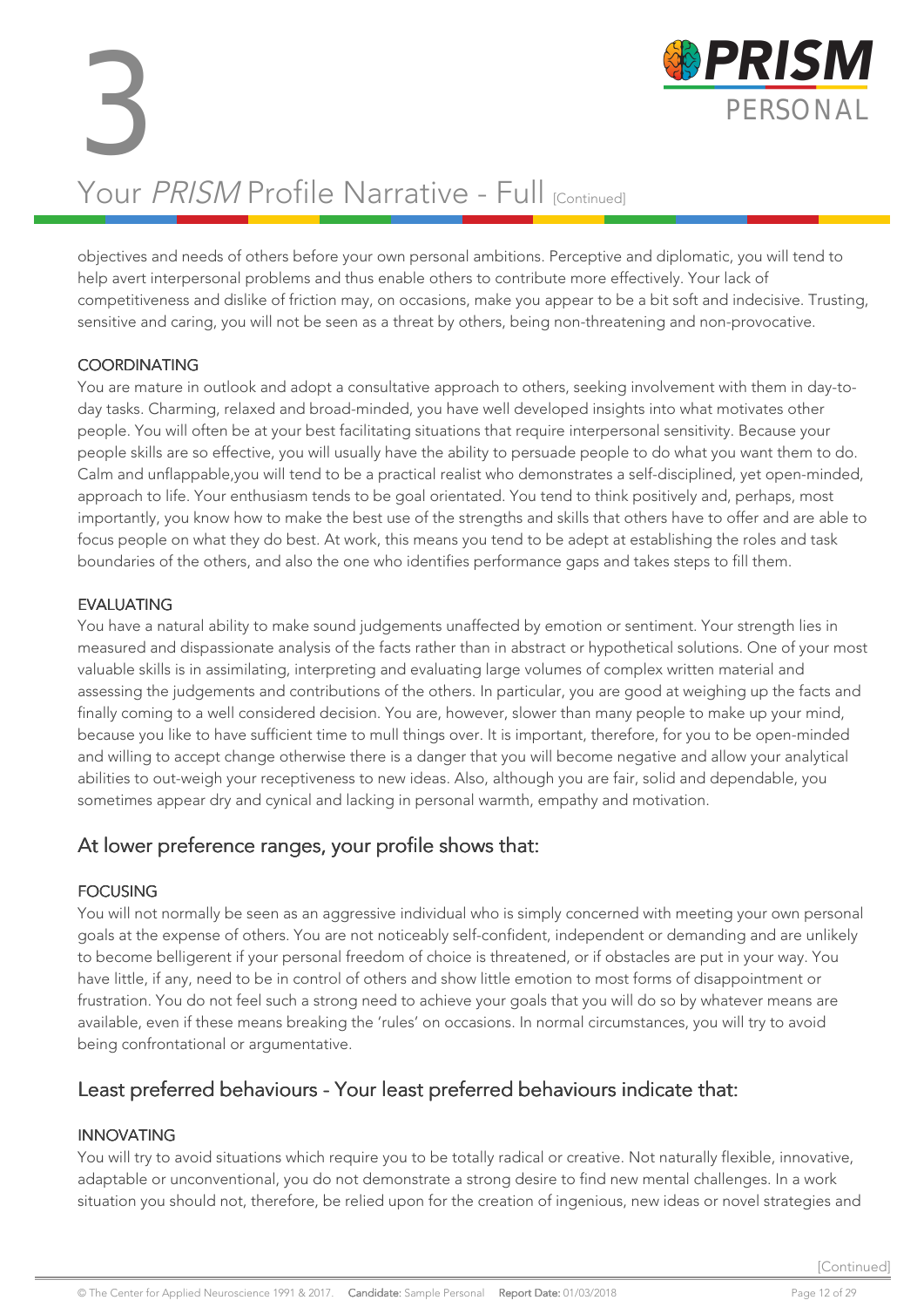it is unlikely that you will devote much of your energy to finding new or radical ways of doing things. You are also unlikely to be comfortable in roles which lack structure or clear direction.

#### INITIATING

You will try to avoid situations which require you to be sociable with strangers. Not naturally outgoing or gregarious you are unlikely to have the flexibility of thought to find the most radical route to accomplish whatever needs to be done. You do not really enjoy being the centre of attention and will not normally be bubbly, freespirited or light-hearted. You are unlikely to act on impulse and tend to think through the consequences of your actions. You are unlikely to be highly effective when it comes to picking up ideas and moving them forward or selling new ideas to others.

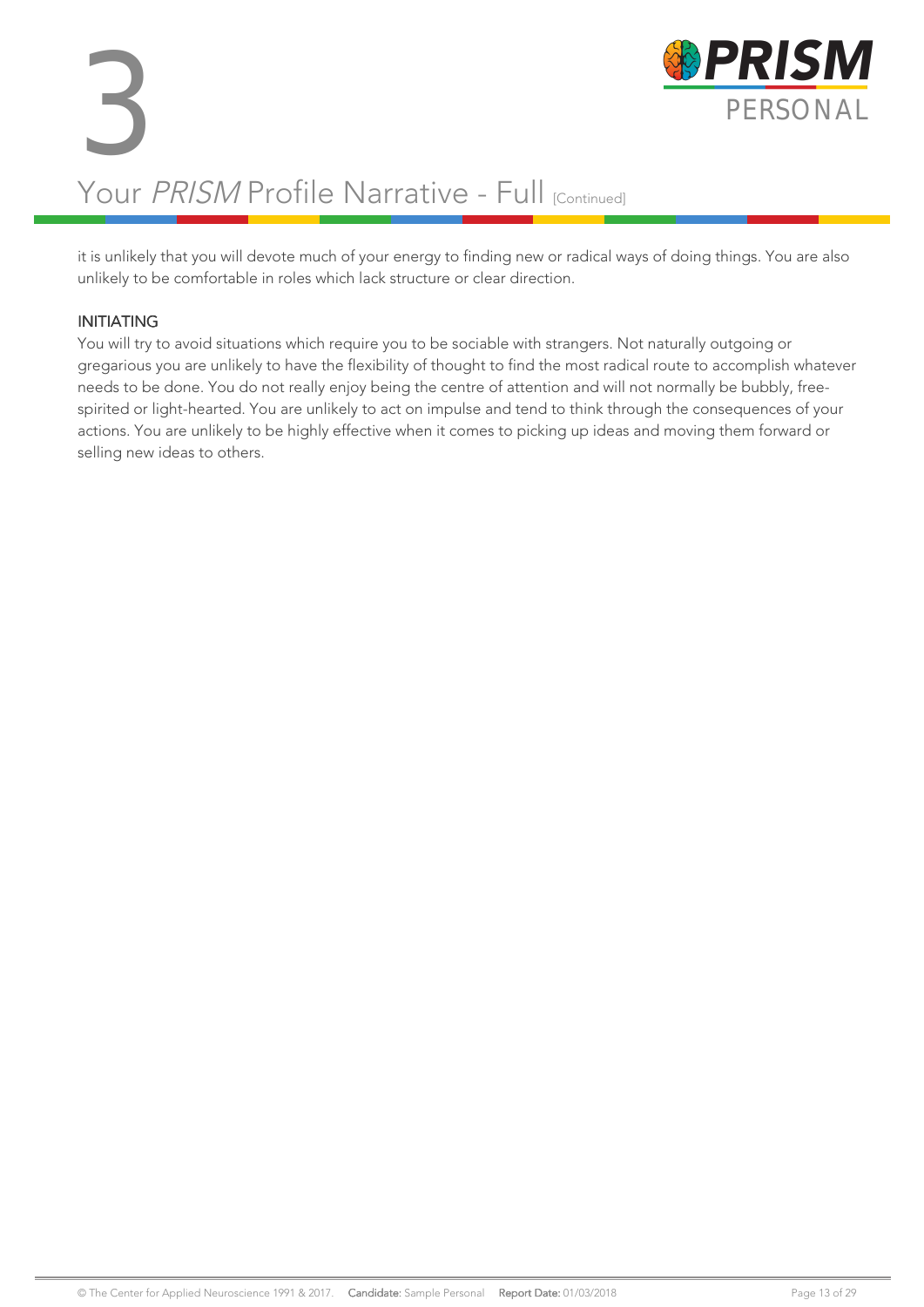

# 5 PERSONAL Work Preference Profile

This report summarises some of your natural work preferences and plots them against preference segments ranging from 'Avoided Preference' i.e. a work behaviour which you tend to be uncomfortable using, to 'Very Strong Preference' i.e. a behaviour which you tend to use instinctively most of the time, but which could become an 'overdone strength', and therefore counter-productive, when you are under pressure or in conflict with others. This report reflects your self-expressed preferences. Whether or not you use these preferences as stated will, of course, depend on a variety of factors such as organisational culture and the way in which you are managed on a day-today basis. It is also important to remember that people switch between social and task behaviours. A person can, therefore, be "outgoing" and "talkative" socially, but also be "demanding" and "single-minded" when engaged on a task or project.

Your scores in this section are based on your instinctive or underlying behaviours and reflect your ideal level of comfort with the relevant activities. It is, however, likely that you will feel the need to modify these preferences from time to time to cope with the demands of your everyday life.

#### KEY: Candidate (Underlying)

| Being cautious, but not fearful. Making careful, well thought<br>out, astute decisions.                                                                                          | Avoided<br>Moderate<br>Very Strong<br>Weak<br>Strong<br>Preference<br>Preference<br>Preference<br>Preference<br>Preference        |
|----------------------------------------------------------------------------------------------------------------------------------------------------------------------------------|-----------------------------------------------------------------------------------------------------------------------------------|
| A tendency to be calm, stable and unflustered and to have a<br>strong preference for being rational and rather impervious to<br>stress and environmental pressures.              | Avoided<br>Weak<br>Moderate<br><b>Very Strong</b><br>Strong<br>Preference<br>Preference<br>Preference<br>Preference<br>Preference |
| Comfortable working independently to achieve tough<br>objectives or tight deadlines. Working in an environment that is<br>results-driven, physically challenging and fast-paced. | Avoided<br>Weak<br>Moderate<br><b>Very Strong</b><br>Strong<br>Preference<br>Preference<br>Preference<br>Preference<br>Preference |
| Being able to concentrate for long periods on large quantities<br>of complex information. Paying close attention to rules,<br>instructions or detailed specifications.           | Avoided<br>Weak<br>Moderate<br>Very Strong<br>Strong<br>Preference<br>Preference<br>Preference<br>Preference<br>Preference        |
| Building group consensus and making good use of others'<br>talents. Consulting and enabling others to take part in the<br>decision making process.                               | Avoided<br>Very Strong<br>Weak<br>Moderate<br>Strong<br>Preference<br>Preference<br>Preference<br>Preference<br>Preference        |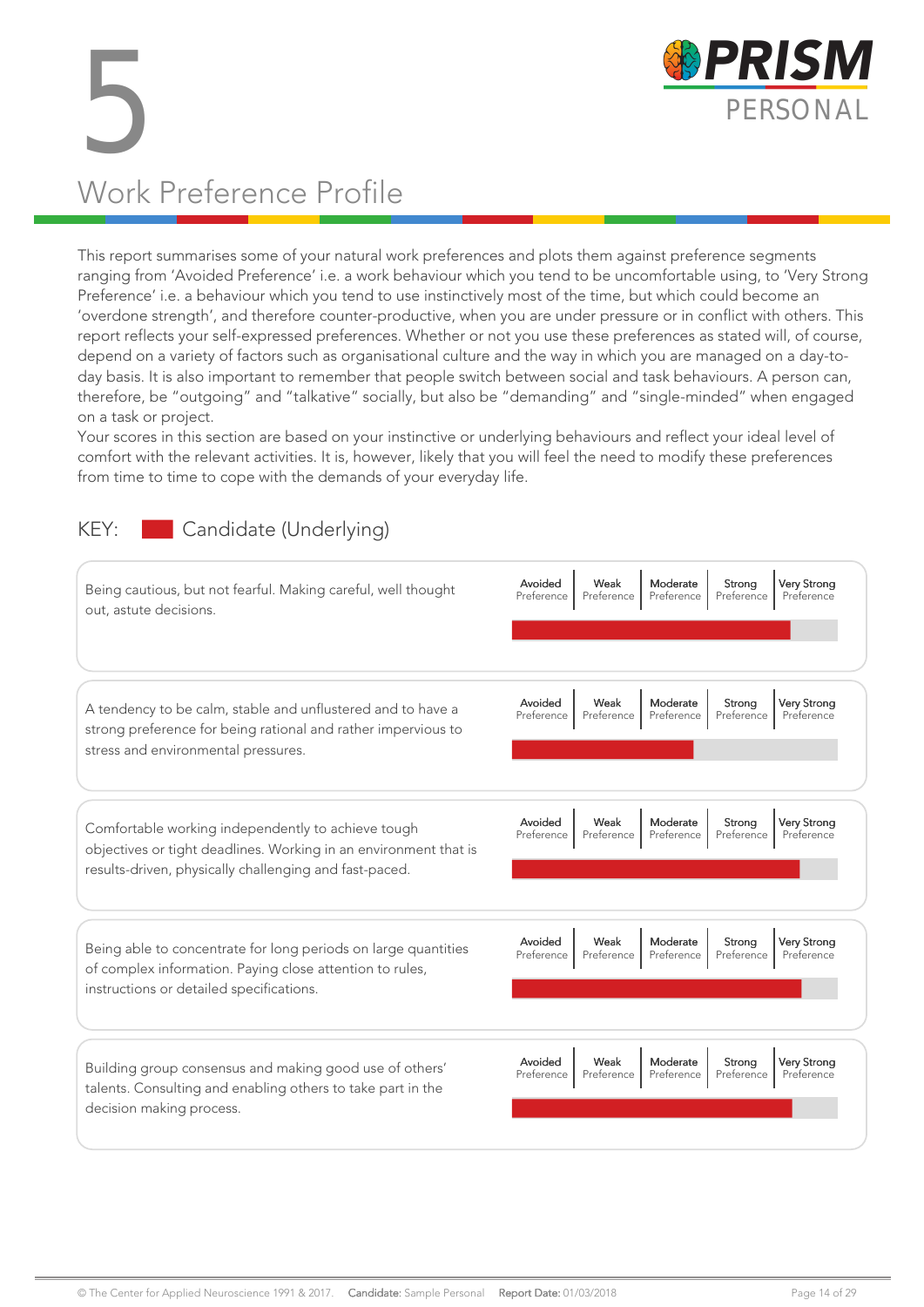



### KEY: Candidate (Underlying)

| Creating imaginative and innovative concepts, or visualising<br>outcomes or solutions.                                                                                                                                                   | Avoided<br>Weak<br>Moderate<br><b>Very Strong</b><br>Strong<br>Preference<br>Preference<br>Preference<br>Preference<br>Preference |
|------------------------------------------------------------------------------------------------------------------------------------------------------------------------------------------------------------------------------------------|-----------------------------------------------------------------------------------------------------------------------------------|
| Likely to be able to adapt to a range of situations and to<br>tolerate both criticism and challenge. Also likely to be able to<br>maintain consistent performance in a wide range of situations<br>and when under considerable pressure. | Avoided<br>Weak<br>Moderate<br>Very Strong<br>Strong<br>Preference<br>Preference<br>Preference<br>Preference<br>Preference        |
| Being cheerful, talkative and outgoing with strangers. Having a<br>strong need to interact socially with others for most of the time.                                                                                                    | Avoided<br>Weak<br>Moderate<br>Strong<br><b>Very Strong</b><br>Preference<br>Preference<br>Preference<br>Preference<br>Preference |
| Taking and implementing tough, unpopular decisions despite<br>strong opposition. Confronting or challenging others in a<br>forthright or provocative manner.                                                                             | Avoided<br>Moderate<br><b>Very Strong</b><br>Weak<br>Strong<br>Preference<br>Preference<br>Preference<br>Preference<br>Preference |
| A tendency to be sympathetic, co-operative and considerate,<br>and have a strong preference for deferring to others and for<br>relating to them by being tolerant and accommodating.                                                     | Avoided<br>Moderate<br><b>Very Strong</b><br>Weak<br>Strong<br>Preference<br>Preference<br>Preference<br>Preference<br>Preference |
| A tendency to be independent, forthright and demanding, and<br>to have a strong preference for relating to others by being<br>tough, distant and persistent.                                                                             | Avoided<br>Very Strong<br>Weak<br>Moderate<br>Strong<br>Preference<br>Preference<br>Preference<br>Preference<br>Preference        |
| Likely to have a high level of motivation and to show high levels<br>of commitment to long-term goals and results which are<br>pursued in the face of obstacles and setbacks.                                                            | Avoided<br>Moderate<br>Weak<br>Strong<br>Very Strong<br>Preference<br>Preference<br>Preference<br>Preference<br>Preference        |
| Likely to be effective in persuading others to change their<br>viewpoint or to adopt their interpretation of a situation, or the<br>need for action.                                                                                     | Avoided<br>Weak<br>Moderate<br>Strong<br><b>Very Strong</b><br>Preference<br>Preference<br>Preference<br>Preference<br>Preference |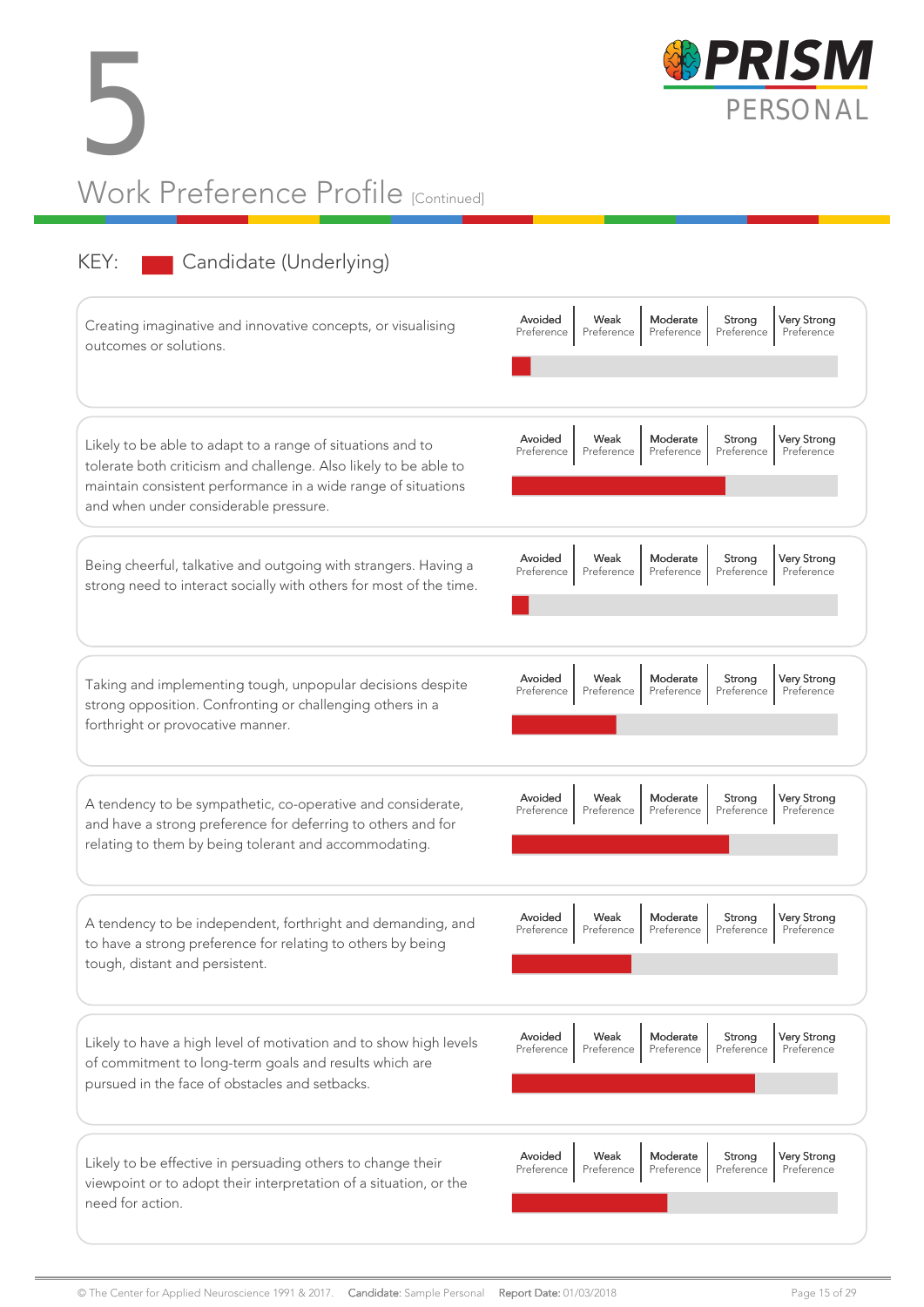

# 5 PERSONAL Work Aptitude Overview

Aptitudes are natural mental or physical talents - special abilities for doing, or learning to do, certain kinds of things easily and quickly. Work aptitude measurements are designed to predict someone's potential to enjoy, learn or undertake specific activities. This is important because the information helps identify what types of tasks are most readily mastered by that individual. Given sufficient intelligence and drive, you can become competent in just about anything you set your mind to. But if you do not have an innate aptitude for a job, you are not likely to be very happy doing it.

Your Work Aptitude scores are based on questions that are entirely separate from those associated with your three behavioural preference maps. For this reason, the bar chart colour for displaying this measurement is different from the colours used in the Underlying, Adapted and Consistent maps.

| Practical and mechanical                                                                                                                                                                                                                                                                                                                                                                                                                     | Weak                           | Moderate      | Strong     |
|----------------------------------------------------------------------------------------------------------------------------------------------------------------------------------------------------------------------------------------------------------------------------------------------------------------------------------------------------------------------------------------------------------------------------------------------|--------------------------------|---------------|------------|
| enjoy hands-on activities and prefer a work environment that not only<br>fosters technical and mechanical competence, but also provides work that<br>produces tangible results. I have an aptitude for working with tools and<br>operating machines, and enjoy working outdoors and physical activity. I<br>prefer to use tried and tested methods and to follow established patterns,<br>but I also like physically challenging activities. | Candidate's expressed aptitude |               | 100<br>100 |
|                                                                                                                                                                                                                                                                                                                                                                                                                                              | $\mathbf{A} \times \mathbf{A}$ | الدياء والمقا |            |

#### Investigative and analytical

I enjoy investigating things and solving complex problems. I enjoy working alone and would rather analyse data and formulate ideas than take part in tasks that involve leading, selling, or persuading others. I have an interest in the realities of the physical world, but prefer thinking over doing. I would prefer to avoid highly structured situations with externally imposed rules and I sometimes feel uncomfortable in social situations, especially with strangers.

| Weak                           | Moderate Strong |      |
|--------------------------------|-----------------|------|
| Candidate's expressed aptitude |                 |      |
|                                |                 | 88   |
|                                |                 | .100 |

#### Creative and artistic

I enjoy creative work in the areas of music, writing, dance, performance and art, and prefer to be in environments which offer freedom from strict operating procedures and structured activities. I am comfortable working alone and have a need for personal expression. I can be sensitive and emotional at times. I enjoy attention and praise for my own artistic and creative achievements, but can be sensitive to criticism.

| Weak                           | Moderate | Strong |
|--------------------------------|----------|--------|
| Candidate's expressed aptitude |          |        |
| $\sqrt{13}$                    |          |        |
| 0                              |          |        |

Г

#### Social and empathetic

I enjoy dealing with people and dislike impersonal tasks that revolve around working with data and material things. I prefer to form close interpersonal relationships with others, and like teaching, helping and solving social problems. I tend to be concerned about human welfare, and am motivated by work that helps to overcome interpersonal problems and mediate disputes. I have good social and inter-personal skills, but I am less comfortable with mechanical and scientific activities.

| Weak                           | $ $ Moderate $ $ | Strong |  |  |  |  |  |  |  |  |  |
|--------------------------------|------------------|--------|--|--|--|--|--|--|--|--|--|
| Candidate's expressed aptitude |                  |        |  |  |  |  |  |  |  |  |  |
| 31                             |                  |        |  |  |  |  |  |  |  |  |  |
|                                | .                | 1(1(   |  |  |  |  |  |  |  |  |  |
|                                |                  |        |  |  |  |  |  |  |  |  |  |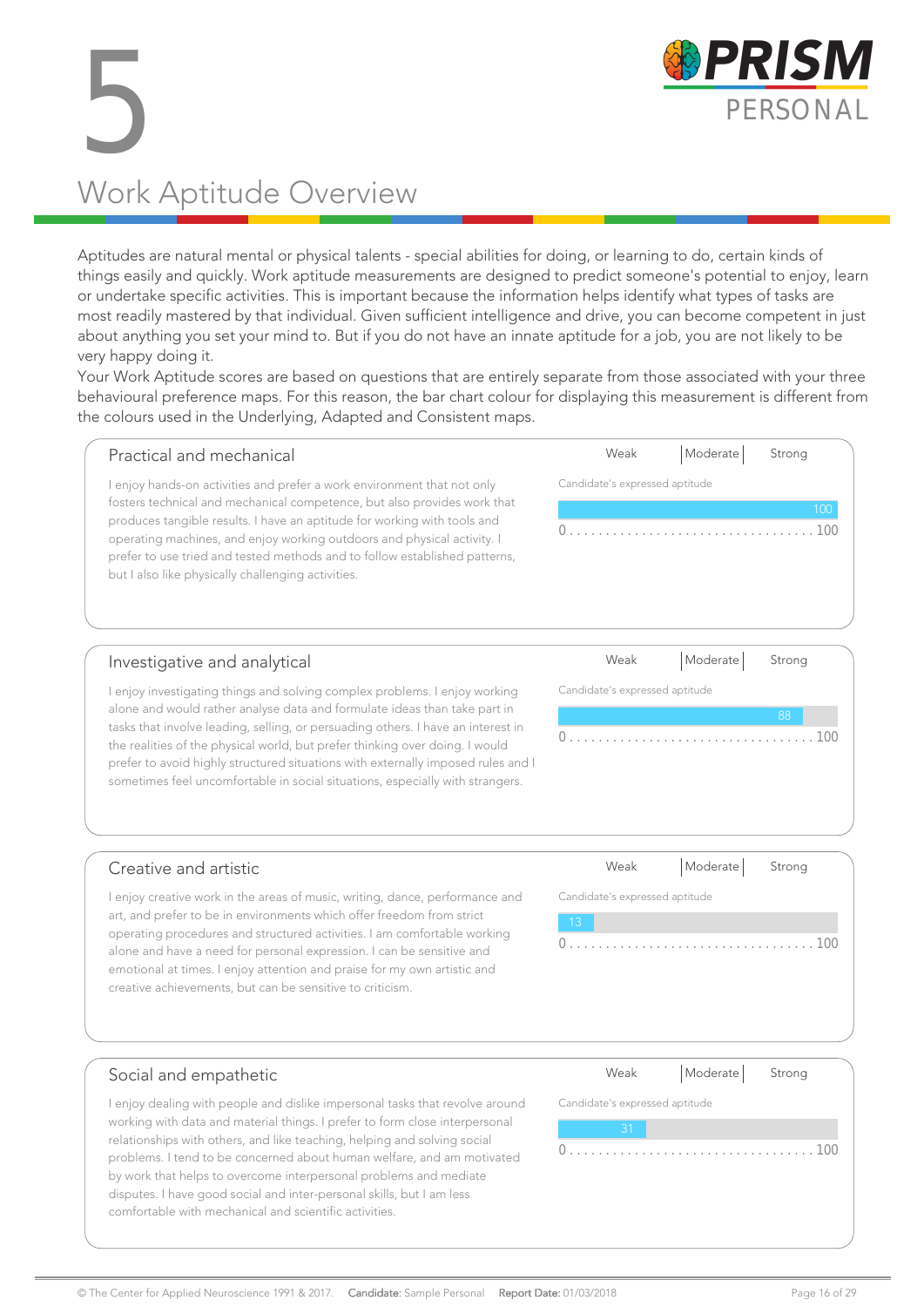### 5 PERSONAL<br>PERSONAL<br>Mode Aptitude Overview Work Aptitude Overview [Continued]

#### Competitive and entrepreneurial

I enjoy leading, influencing, persuading or motivating others and place high value on status, power, money, and material possessions. I am competitive and ambitious and thrive on taking risks and making decisions. I take a spontaneous approach to challenges and enjoy work activities that have to do with starting up and carrying out projects, especially business ventures. I prefer to avoid routine or systematic activities which require attention to detail and adherence to a set routine.

#### Orderly and efficient

I am methodical, logical, orderly and efficient and I like to follow clearly defined procedures that keep things running smoothly. I prefer structure and order to ambiguity. As a result, I prefer to work with the paper and/or computer based aspects of a business such as accounting, record keeping, and data processing. I am most comfortable working in situations and on tasks in which personal responsibilities are clearly defined. As a result, I like things to go as planned and prefer not to have my routines changed or upset.

#### Mathematical and logical I enjoy analyzing and reasoning with numbers and can focus on large quantities of data for long periods without losing concentration. I have a high level of comfort with mathematical calculations and methods, and demonstrate strong numerical ability and accuracy.I use logic and reasoning to identify the strengths and weaknesses of alternative solutions, conclusions or approaches to problems. Candidate's expressed aptitude

#### Outgoing and expressive

I enjoy interacting with a wide range of people, and I am comfortable expressing my own feelings and opinions. I do not enjoy working alone. I have high self-esteem and a positive and enthusiastic approach to life, and establish rapport quickly with strangers. I am self-confident and talkative, and tend to be naturally outgoing and persuasive. I am sometimes impulsive and easily bored, and, on occasions, I can be distracted and fail to follow tasks through to completion.

| Candidate's expressed aptitude |  |  |  |  |  |  |  |  |  |  |  |  |  |  |  |  |  |
|--------------------------------|--|--|--|--|--|--|--|--|--|--|--|--|--|--|--|--|--|
|                                |  |  |  |  |  |  |  |  |  |  |  |  |  |  |  |  |  |
|                                |  |  |  |  |  |  |  |  |  |  |  |  |  |  |  |  |  |





Weak | Moderate | Strong

0 . . . . . . . . . . . . . . . . . . . . . . . . . . . . . . . . . . 100

Candidate's expressed aptitude



Weak | Moderate | Strong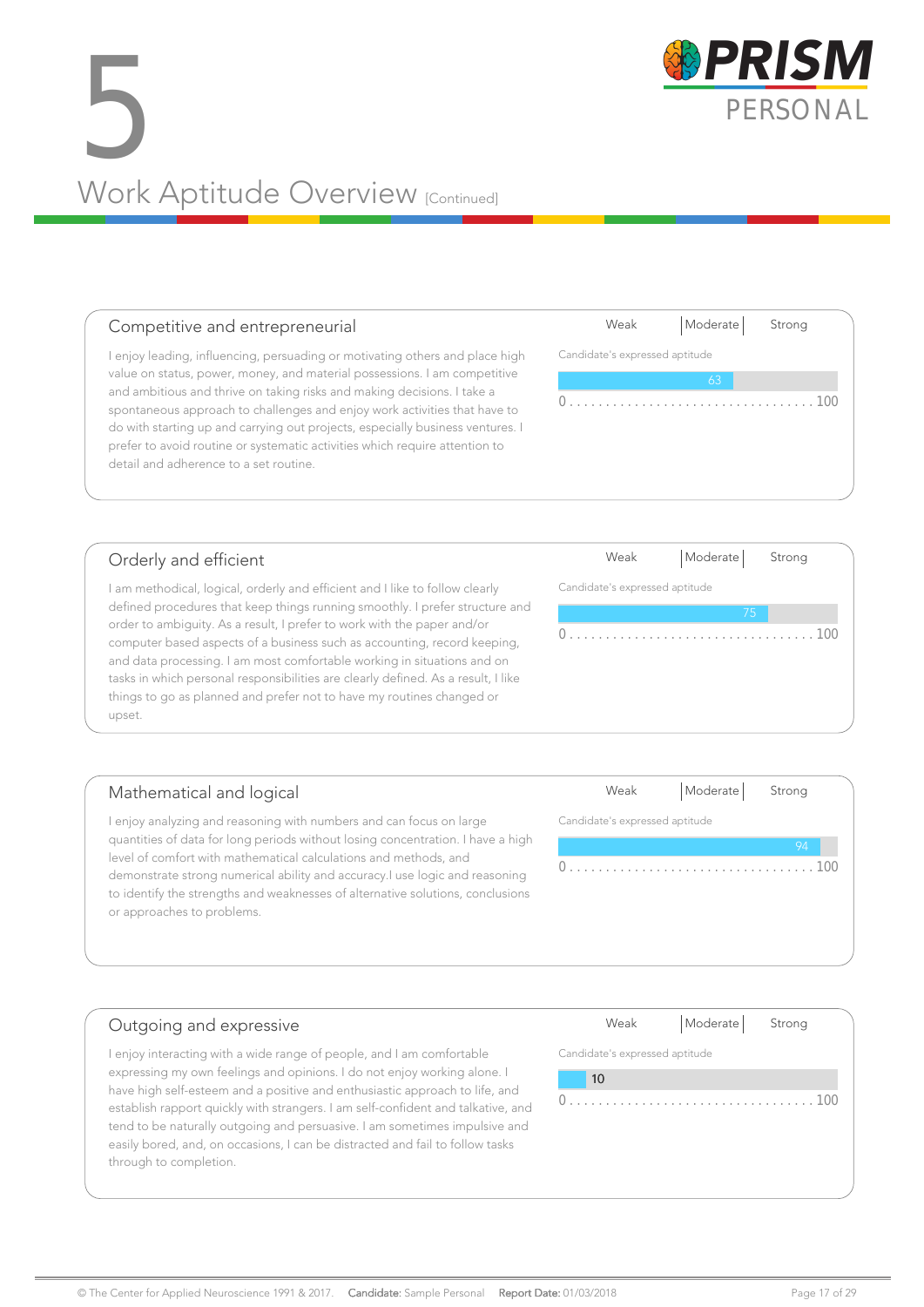

# Your Work Environment Preferences 5

Setting aside whether or not a candidate is eligible for a job or role, his or her success will depend in large part on the extent of match between them and their work environment.

Having a positive alignment between the employee and the work environment benefits the organisation in many ways. Important benefits include high levels of productivity and lower turnover rates.

The closer the match between people and their work environment, the more they enjoy and value their work. Individuals should, therefore, be given assignments that are consistent with their strengths and interests, and opportunities for continued learning and growth to reinforce those strengths and interests should be provided as well. Some work environments enhance an employees's performance, others inhibit that performance.

This Report highlights the impact of various work environment factors on your performance and it is predicted that your work performance is likely to be affected by the undermentioned work environments as follows:

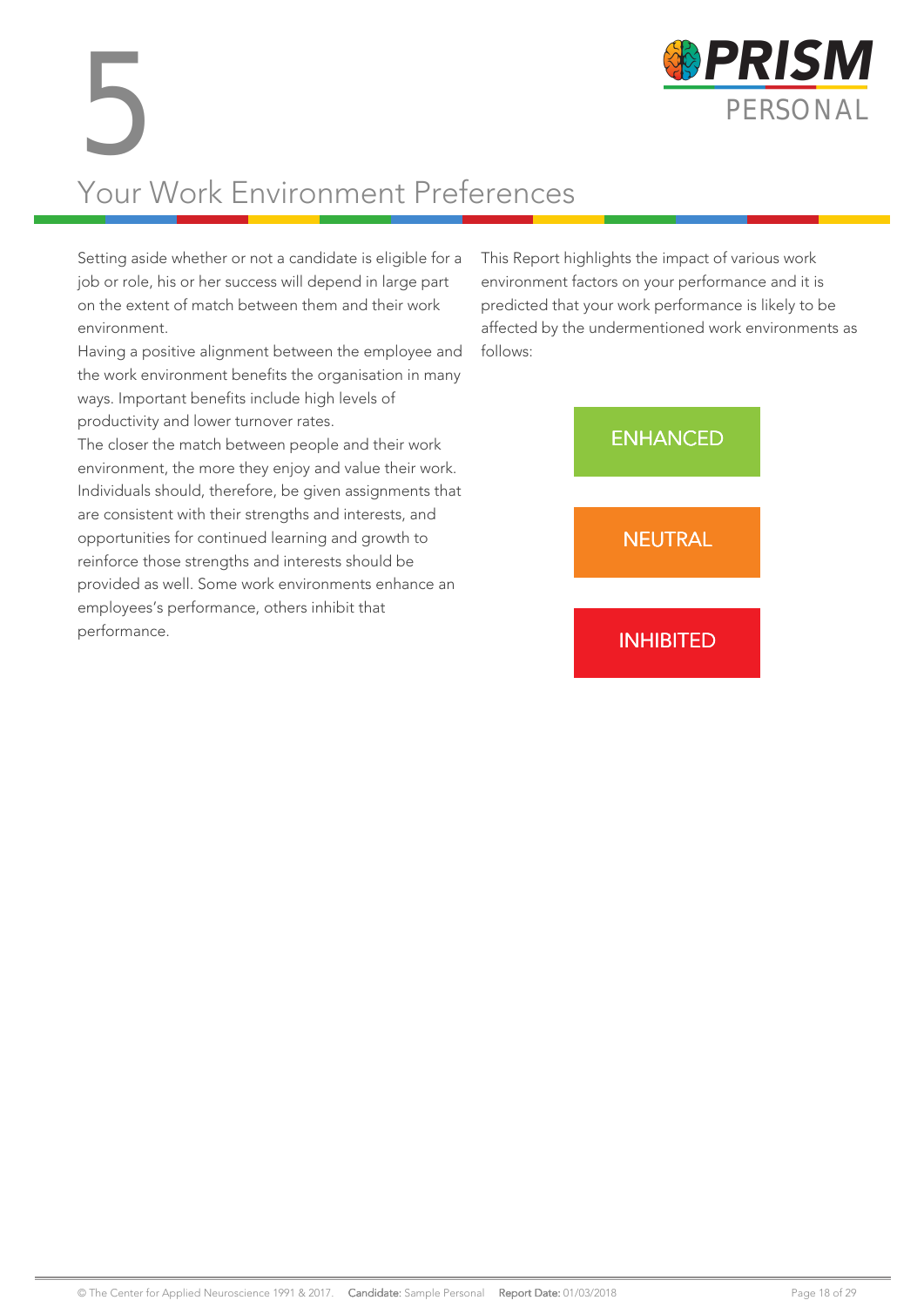

### Your Work Environment Preferences 5

Your scores in this section are based on your instinctive or underlying behaviours and reflect your ideal level of comfort with the relevant activities. It is, however, likely that you will feel the need to modify these preferences from time to time to cope with the demands of your everyday life.

Your performance is likely to be affected, as shown below, by a work environment in which:

| There is the opportunity to have a degree of independence to decide courses of action, policies etc and<br>have responsibility for control of resources and people.                        | <b>ENHANCED</b>  |
|--------------------------------------------------------------------------------------------------------------------------------------------------------------------------------------------|------------------|
| There is a need to influence, persuade or negotiate 'win-win' solutions rather than to exercise a formal<br>authority over others.                                                         | <b>INHIBITED</b> |
| Work takes place at a low or steady pace and where getting things right is more important than<br>meeting deadlines.                                                                       | <b>ENHANCED</b>  |
| There is significant recognition for personal achievement in some highly visible or public way.                                                                                            | <b>NEUTRAL</b>   |
| Creativity, imagination, innovation and abstract thinking are encouraged and where there is little<br>requirement to follow a format previously developed by others.                       | <b>INHIBITED</b> |
| The drive and ability to identify business opportunities are valued and in which job emphasis is strongly<br>focused on ambition and commercial success.                                   | <b>ENHANCED</b>  |
| There is a strong focus on thoroughly researching and recording factual data and where there is very<br>little tolerance for error.                                                        | <b>ENHANCED</b>  |
| There is considerable opportunity to engage in creative work in any of several artistic forms, displays<br>ideas in graphic form or conceptualizing new ways of dealing with old problems. | <b>INHIBITED</b> |
| People are encouraged to be self-sufficient and to take responsibility for their own workload and<br>productivity.                                                                         | <b>ENHANCED</b>  |
| People are rewarded for achieving high performance and for displaying strong determination to<br>succeed despite difficult conditions, opposition or setbacks.                             | <b>ENHANCED</b>  |
| Effective networking is seen as a key to success and where there are lots of opportunities for making<br>new contacts and developing relationships.                                        | <b>INHIBITED</b> |
| There are frequent opportunities for speaking publicly, as in giving formal presentations, to motivate,<br>influence or persuade others to follow a course of action, or change opinions.  | <b>INHIBITED</b> |
| The atmosphere is dynamic and fast-paced and where people are encouraged to take the initiative,<br>display optimism and make things happen.                                               | <b>INHIBITED</b> |
| Key<br><b>ENHANCED</b><br><b>NEUTRAL</b><br><b>INHIBITED</b>                                                                                                                               |                  |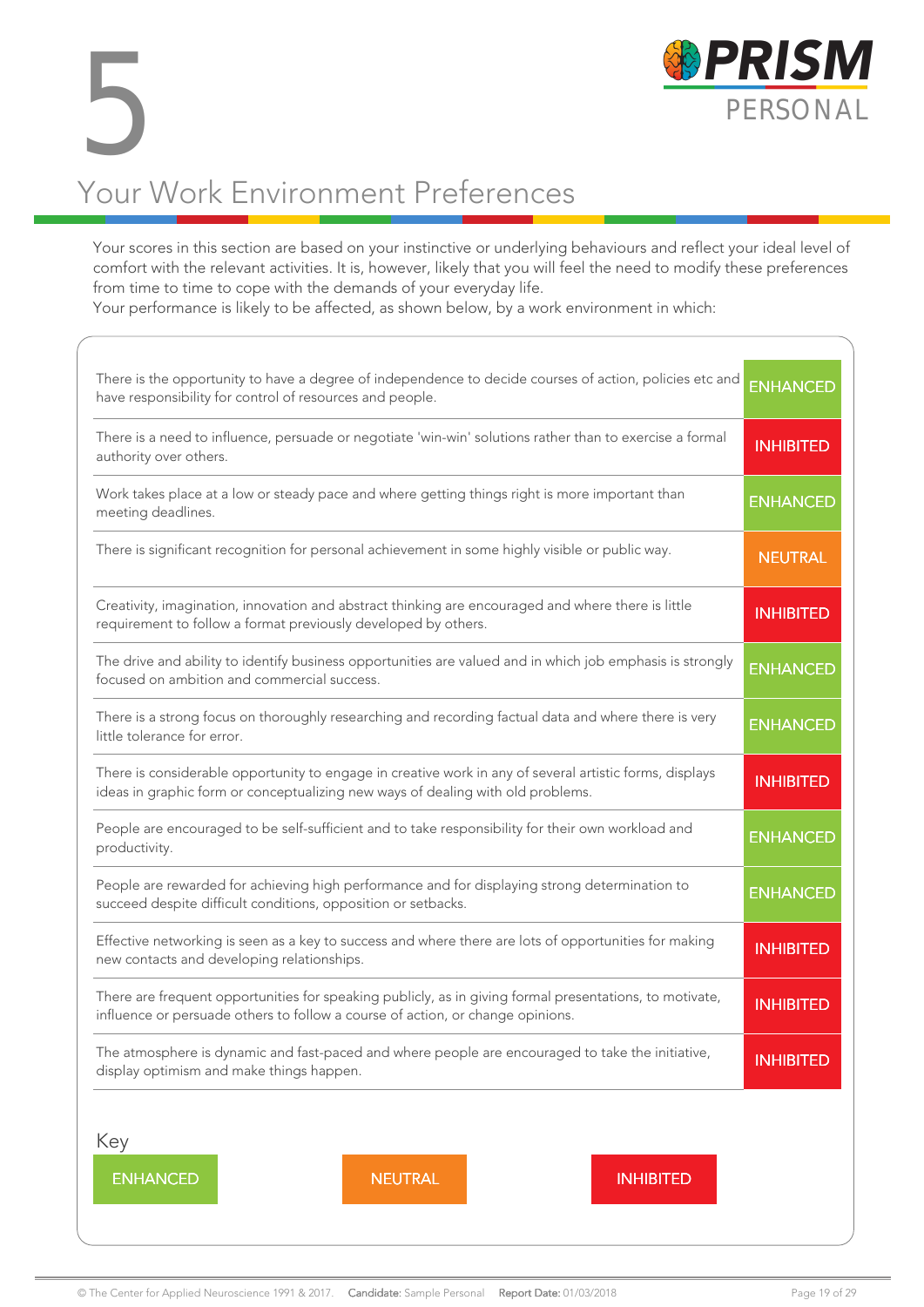

#### Your scores in this section are based on your instinctive or underlying behaviours and reflect your ideal level of comfort with the relevant activities. It is, however, likely that you will feel the need to modify these preferences from time to time to cope with the demands of your everyday life.

Your performance is likely to be affected, as shown below, by a work environment in which:

| There is little requirement to work in a highly structured way, or to comply with strict rules, regulations<br>or operating procedures.                                              | <b>INHIBITED</b> |  |  |  |  |  |  |  |  |  |
|--------------------------------------------------------------------------------------------------------------------------------------------------------------------------------------|------------------|--|--|--|--|--|--|--|--|--|
| There is a strong emphasis on using mathematical calculations or formulae and where analytical skills,<br>logistical thinking and attention to detail are critical for success.      | <b>ENHANCED</b>  |  |  |  |  |  |  |  |  |  |
| Strategic thinking is highly valued and where it is seen important to have a clear vision for the future.                                                                            |                  |  |  |  |  |  |  |  |  |  |
| Work routine and job duties are largely predictable and not likely to change over a long period of time.                                                                             |                  |  |  |  |  |  |  |  |  |  |
| Manual skills, technical and mechanical competence are fundamental to success and where physically<br>challenging activities are the common.                                         | <b>ENHANCED</b>  |  |  |  |  |  |  |  |  |  |
| There is the opportunity to be involved in helping other people in a direct way, either individually or in<br>small groups and to develop close personal relationships.              |                  |  |  |  |  |  |  |  |  |  |
| Interacting with people, particularly strangers, against a background of frequent change and task variety<br>is a significant part of the daily work experience.                     |                  |  |  |  |  |  |  |  |  |  |
| There is the opportunity to undertake projects and to be able to determine the nature of what is to be<br>done, without any significant amount of contact or directions from others. |                  |  |  |  |  |  |  |  |  |  |
| There is a need to be challenging, forceful, ambitious and tough-minded, and where there are clear<br>win-and-lose outcomes.                                                         | <b>ENHANCED</b>  |  |  |  |  |  |  |  |  |  |
| Work responsibilities frequently change in their content, pace and setting thus creating a constant<br>sense of novelty and a high level of excitement.                              | <b>INHIBITED</b> |  |  |  |  |  |  |  |  |  |
| There is a constant need to analyse or evaluate data to make astute judgements regarding the relative<br>merits of a variety of options and to make recommendations accordingly.     | <b>ENHANCED</b>  |  |  |  |  |  |  |  |  |  |
| Bringing together and facilitating the positive interaction of different people for certain tasks and for<br>making the best use of each individual is fundamental for success.      | <b>ENHANCED</b>  |  |  |  |  |  |  |  |  |  |
| Showing a high level of ambition and determination, coupled with strict adherence to rules and an<br>ability to remain calm under pressure, are essential qualities for success.     | <b>ENHANCED</b>  |  |  |  |  |  |  |  |  |  |
| Key<br><b>ENHANCED</b><br><b>NEUTRAL</b><br><b>INHIBITED</b>                                                                                                                         |                  |  |  |  |  |  |  |  |  |  |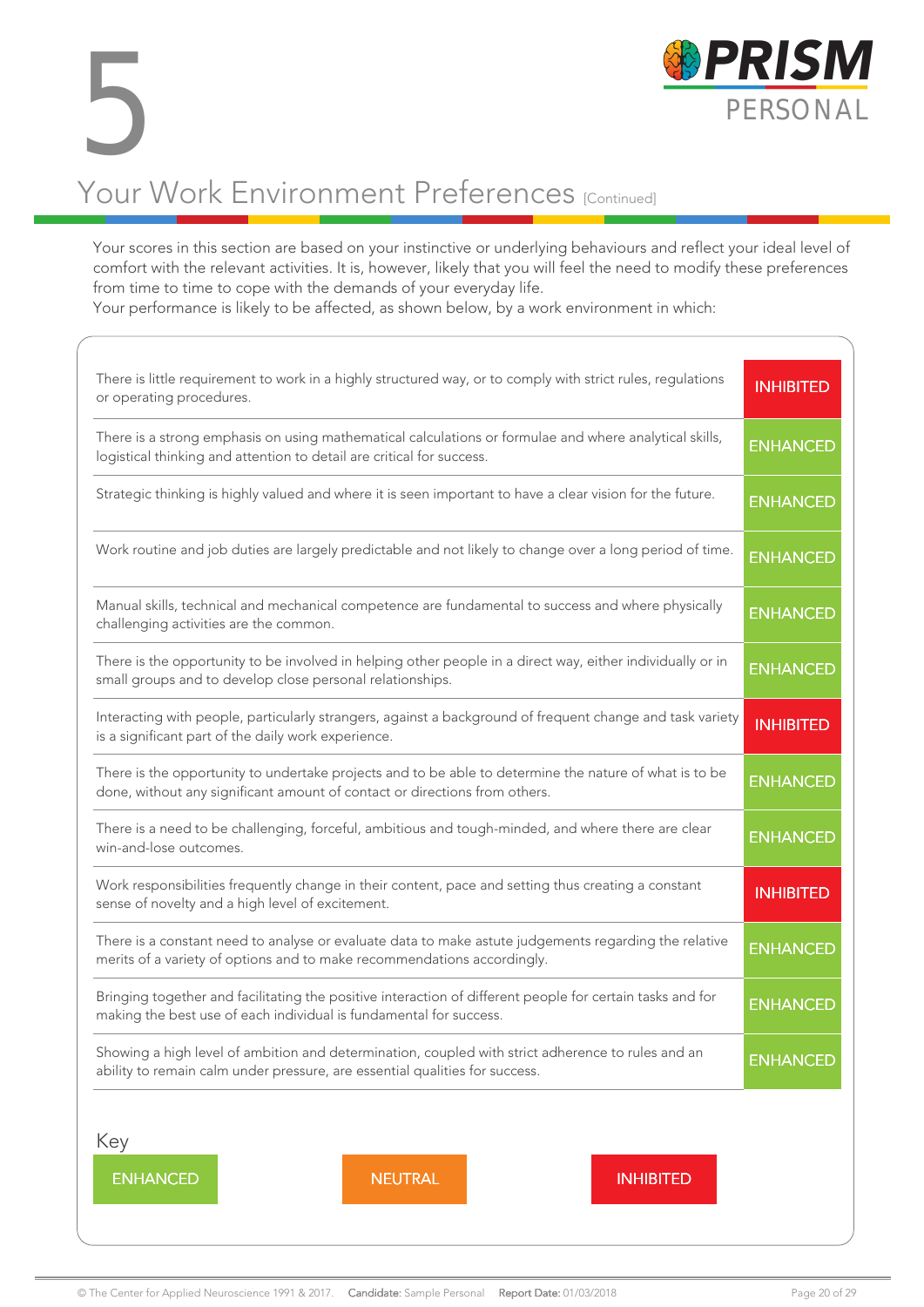#### © The Center for Applied Neuroscience 1991 & 2017. Candidate: Sample Personal Report Date: 01/03/2018 Page 21 of 29

#### TYPICAL GREEN BEHAVIOUR: • Innovative, creative

- Flexible, multi-talented • Opportunistic, adventurous
- 
- Fast-paced, energetic • Visualising, unconventional

#### OVERDONE GREEN BEHAVIOUR:

- Disorganised, casual
- Careless, impulsive
- Unfocused, scatter-brained
- Fails to complete, forgetful
- Exaggerating, inaccurate

#### WHAT 'TURNS ON' GREENS:

Greens love relating to and interacting with people in a positive, friendly environment. They need to have the opportunity to express their ideas and opinions. This helps them to achieve social recognition. If they are given the opportunity to create radical ideas, they will provide unlimited possibilities, and with such energetic enthusiasm, that others will be drawn in by their infectious optimism. If they have the freedom to be innovative and do things their way, there is no doubt they will produce ingenious results.

#### GREENS LOVE:

- Freedom
- Thinking laterally
- Enthusiasm
- Flexibility
- Little structure
- Creativity
- Individuality
- Imagination
- 
- Visionaries
- Adaptability
	- - Spontaneity

• Tedium • Immobility • Tunnel vision • Constraints • Lists

- Meeting lots of people • Excitement
- Experimentation
- Constant change
- Taking risks
- Entertaining others

• Being unpopular • Details • Repetition • Formality • Required protocol • Slow pace

#### WHAT 'TURNS OFF' GREENS:

Greens are turned off by anything which they perceive as boring or ordinary. They have little tolerance for tedious details or the status quo, particularly when either slows down or blocks progress, growth or the creative process. It is best not to inhibit Greens with a lot of restrictions, because they will rebel and break the rules anyway. Give Greens plenty of freedom and leeway, and provide ample opportunities to use their inventive nature and they will be highly productive. Avoid telling them that there is only one answer, one option, or one point of view – their brain thinks laterally and will rarely be able to restrict possibility to a single outcome.

#### GREENS HATE:

- Routine • Boredom
- Narrow-mindedness
- Confinement
- Lots of details
- Structure • Exact expectations
- Nit-picking
- Rules
- Schedules

#### GREENS ARE MOTIVATED BY:

- New ideas and ways of working
- Interesting people who like surprises
- Variety in day-to-day tasks and projects
- Opportunities to explore many different options
- Creative and innovative thinking

#### GREENS PREFER TO:

- Use their imagination and create novel ideas
- Find new ways to solve problems
- Start projects rather than finish them
- Work fast and not worry about perfection
- Ignore rules and policies they disagree with
- Freedom to do things when they feel like it
- Thrills and challenges that push their limits
- Managing many activities at the same time
- Spontaneity and flexibility for quick changes
- Busy, chaotic, active, even noisy surroundings
- Avoid decisions and commitments when possible
- Challenge accepted standards and procedures
- Surprise people with the unexpected
- Be creatively different, not practical
- Live and work in an unstructured environment

NOTE: The above comments relate to Underlying scores of 60% or more, or Consistent scores of 60% or more.

- 11
- Underlying preference
- 
- Unpredictability • Having fun
	- -
		-
		-
- 





- Few rules • Innovation
	-
- Open-mindedness
- 
- -
- Casual looseness

• Free-spirited, versatile • Inventive, original

• Superficial, evasive • Over-optimistic

- Dynamic atmosphere
- 
- 
- 

PRISM Quadrant Colour Characteristics - Greens

• Multi-tasking, adaptable • Spontaneous, unstructured • Enthusiastic, sense of humour

• Undisciplined, ignores rules • Unpunctual, irresponsible • Frivolous, unrealistic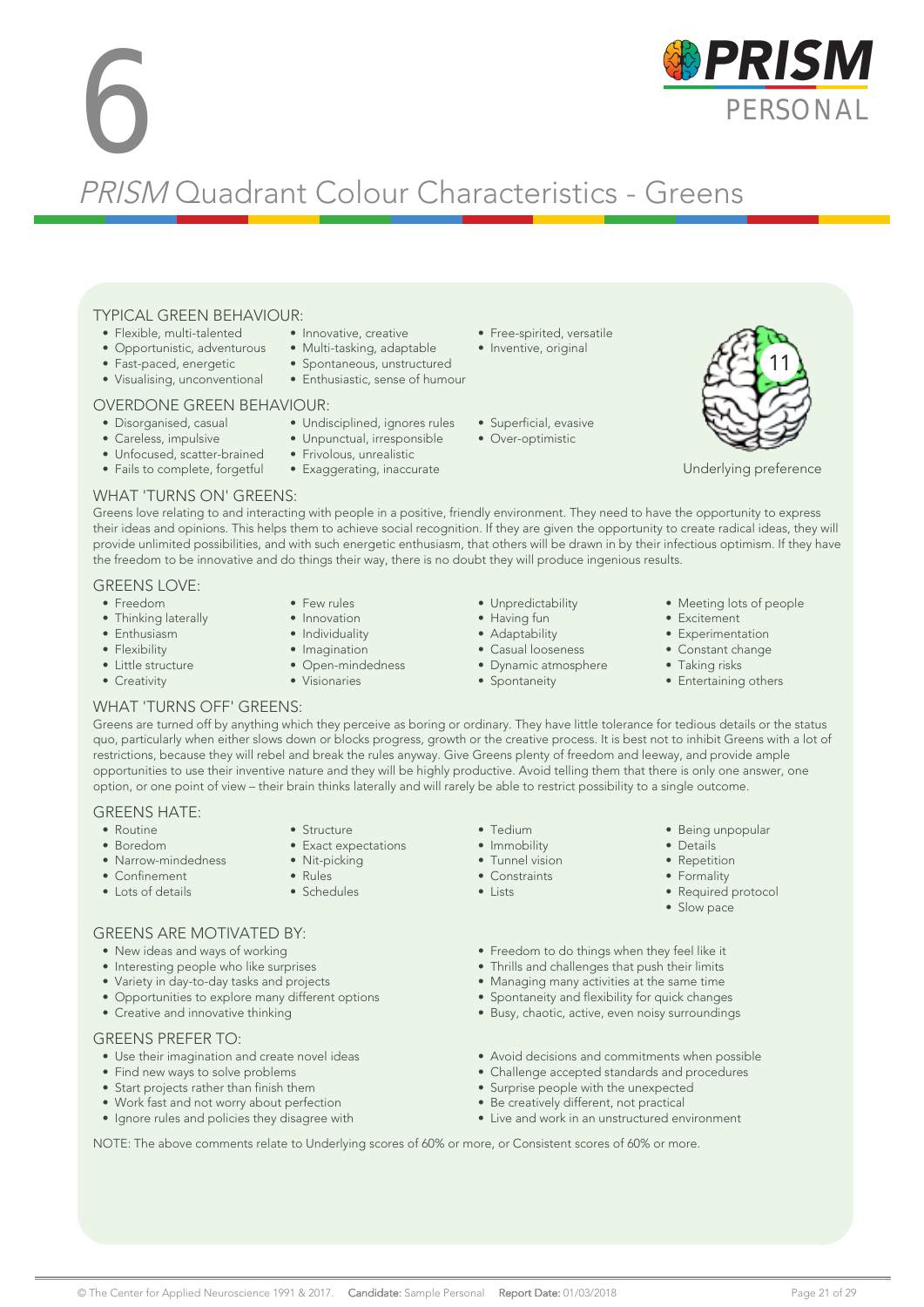## **6** PRISM Quadrant Colour Characteristics - Blues

#### TYPICAL BLUE BEHAVIOUR:

- Supportive, sensitive
- Friendly, likable
- Slow-paced, laid-back
- Good listener, sympathetic
- 

#### OVERDONE BLUE BEHAVIOUR:

- Dependent, shy
- Procrastinating, lackadaisical Easily hurt, withdrawn
- Unassertive, meek
- Complaining, over-sensitive Over-anxious to please
- Generous, giving
- Process-centered, kindhearted
- Patient, unassuming
- Easily intimidated, distressed
- Clinging, possessive



Underlying preference

#### WHAT 'TURNS ON' BLUES:

Blues are team players who have a desire to please and maintain stability in a group, even if it means sacrificing their own personal goals. Blues are driven by harmony, agreement and loyalty. They prefer to keep things as they are and provide a stabilising influence by the consistent way in which they go about their day-to-day work. They do well in handling routine matters. Change, therefore, is unwelcome. If they have a friendly, low-stress and slow-paced work environment, there is no doubt that they will be happy, committed workers who will do their best to please those with whom they work, and lend a helping hand along the way.

#### BLUES LOVE:

- Stability
- Cooperation
- Teamwork
- Pleasant people
- Helping others • Camaraderie
- Loyalty/trust
- Emotional support
- Harmony
- Few pressures
- Relationships
- Slow pace

• Fast pace • Negative attitude • Competition • Isolation • Impatience

- Kindness
- Teaching and counselling
- Feeling needed
- Resolving conflicts
- Communication
- Routine
- Friendliness
- Being valued
	- Encouragement

• Uncooperativeness

• Pressure • Rudeness • Controversy • Work overload

• Low stress

#### WHAT 'TURNS OFF' BLUES:

Blues are turned off by anything which they perceive as rude or insensitive. They have little tolerance for aggressive, self-centred behaviour, particularly when it can hurt or embarrass others. Blues need acceptance and assurance. They struggle when dealing with fear of conflict and/or the loss of a stable environment. Should conflict exist, they tend to become distressed and prone to worry or anxiety. It is best not to rush Blues. They function best in an easy-going, low-key environment where they can take their time to make decisions. They tend to seek a compromise or avoid making a difficult decision. Blues put people first, so it is important to communicate with them in a warm and friendly manner.

#### BLUES HATE:

- Change
- Aggressive behaviour
- Feeling excluded
- Lack of teamwork
- Conflict

#### BLUES ARE MOTIVATED BY:

- Being valued
- Shared values
- Selling something they believe in
- Democratic processes
- Feeling part of a united team
- Working together cooperatively

#### BLUES PREFER TO:

- Feel comfortable and secure
- Be quiet, friendly and responsible
- Offer their services
- Solve people problems
- Talk with close friends
- Please others
- Heavy responsibilities<br>• Deadlines
- Deadlines
- Making decisions
- Being put in the spotlight
- Insensitivity
- Opportunities to be of genuine help
- Being around positive people
- People who need and appreciate them
- Helping others
- Helping resolve conflict
- Make other people feel good
- Give credit to those who deserve it
- Be supportive and generous
- Take their time and work at a steady pace
- Be loyal and reliable
- Live and work in an environment that is stable and secure and where they don't have to make difficult decisions

NOTE: The above comments relate to Underlying scores of 60% or more, or Consistent scores of 60% or more.



• Insecure, worried

• Soft, vulnerable

- Peace-loving, kind • Helpful, hospitable • Caring, nurturing • Understanding, patient
-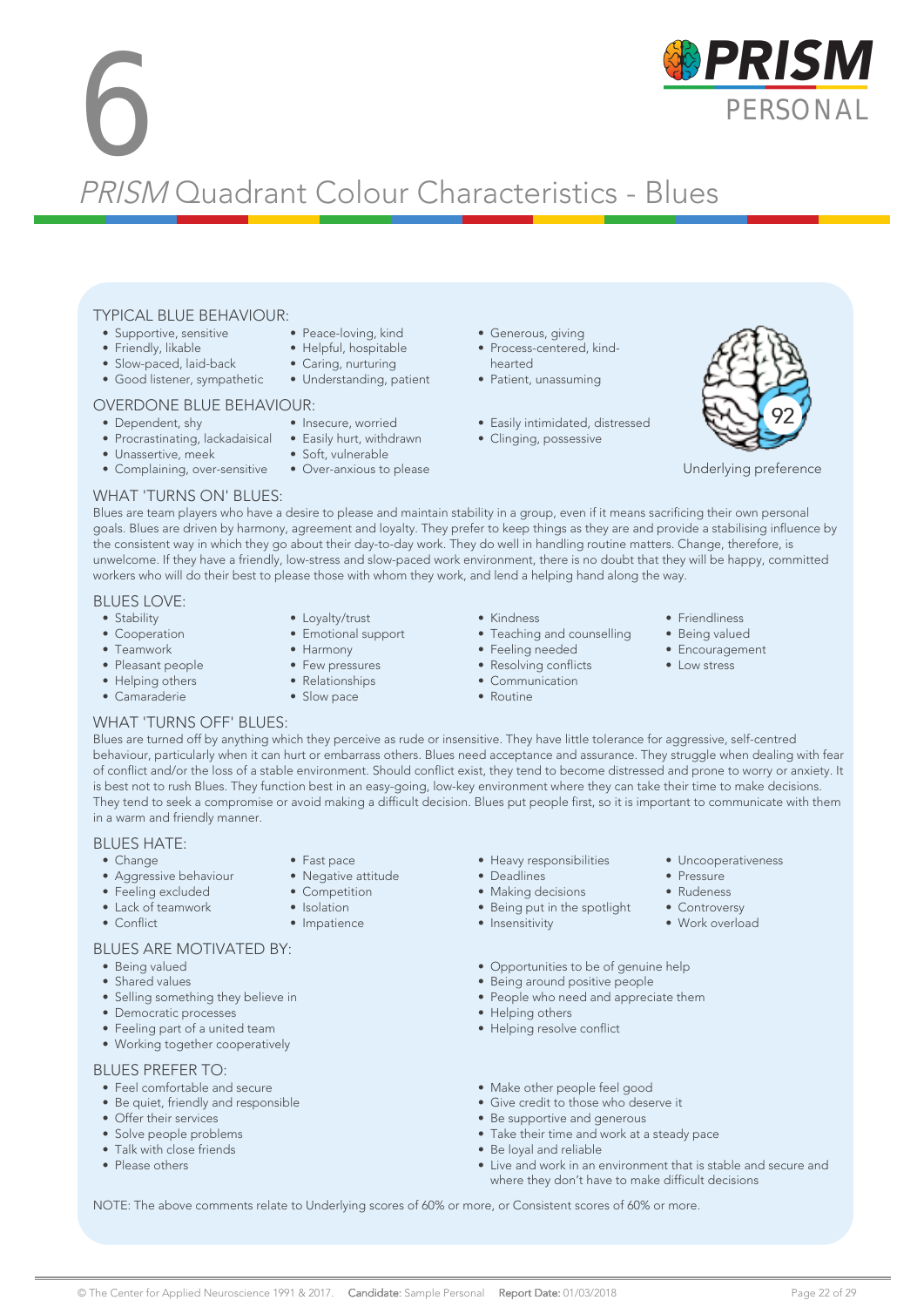### 6 PRISM Quadrant Colour Characteristics - Reds

#### TYPICAL RED BEHAVIOUR:

- Controlling, independent
- Assertive, authoritative
- Fast-paced, energetic
- Decisive, self-starting

#### OVERDONE RED BEHAVIOUR:

- Domineering, demanding Autocratic, argumentative
- Aggressive, pushy
- Controlling, paranoid
- Impatient, volatile
- Competitive, ambitious • Task oriented, forceful

• Goal-centred, determined • Direct, forthright

- Abrasive, irritable
- Dictatorial, judgmental
- Ruthless, power-hungry
- Hard-working, accountable
- Results-driven, daring
- Poor listener, egocentric
- Insensitive, belligerent



Underlying preference

#### WHAT 'TURNS ON' REDS:

Reds love to accept challenges, create action and achieve results. They are driven to overcome opposition in order to accomplish goals. They are quick to seize opportunities that allow them to assume control of their environment. If they know that there are rewards and recognition available for those who produce the best results, they will be among the top performers. In pursuing their goals, Reds sometimes regard the opinions of others as obstacles rather than helpful suggestions. They possess a remarkable ability to thrive in difficult and demanding environments.

#### REDS LOVE:

- Having authority
- Lots of action
- Being the best
- Challenge
- Making decisions
- Deadlines
- Goals
- Public recognition
- Responsibility
- Competition
- Independence

• Irresponsibility • Dependency • Lack of initiative • Overly sensitive people

• Apathy

- Winning
- 
- 
- 
- Important tasks
- Practicality
	-

• Negotiating

- Power and control
- Productivity • Speed
- Taking charge
- Opportunities to gain status
- Leadership roles
- Hard work
- Taking tough decisions

• Close supervision • Obstructive practices

• Self-pity

#### WHAT 'TURNS OFF' REDS:

Reds are irritated by anything that they perceive to be a waste of their time. They have little tolerance for long, repetitive discussions, particularly when firm decisions are not reached so that tasks can get underway immediately. It is best not to mention anything to Reds which can't or won't take place until well into the future, because they will become frustrated if they can't start on it right away. Plan ahead what you want to communicate to Reds, and say it as briefly and to-the-point as possible. Avoid telling Reds more details than they actually want or need to know – it frustrates them to have to read through apparently irrelevant information to get to the bottom line of any message.

#### REDS HATE:

- Indecision
- Bureaucracy
- Slow pace
- Excuses
- Small-talk

#### REDS ARE MOTIVATED BY:

- Competition, real or imagined
- Important goals that must be met by a deadline
- Roles to keep them challenged and busy
- Authority to negotiate and make some decisions
- Independence, without close supervision

#### REDS PREFER TO:

- Compete to win or to achieve targets
- Have the authority to take the decisions necessary to achieve goals
- Solve problems physically
- Work without a lot of assistance
- Make decisions that save time
- Handle strong pressures
- Irrelevant information
- Long explanations
- Having little to do
- Delaying decision making
- Having to follow orders
- Tough assignments
- Leadership roles, formal or informal
- Opportunities to achieve higher status
- Public recognition for their accomplishments
- Productivity and initiative in others
- Meet tight deadlines
- Get right to the bottom line
- Be given clear instructions
- Negotiate conditions
- Break rules if necessary • Live and work in an environment that allows them to be in control and create results

NOTE: The above comments relate to Underlying scores of 60% or more, or Consistent scores of 60% or more.



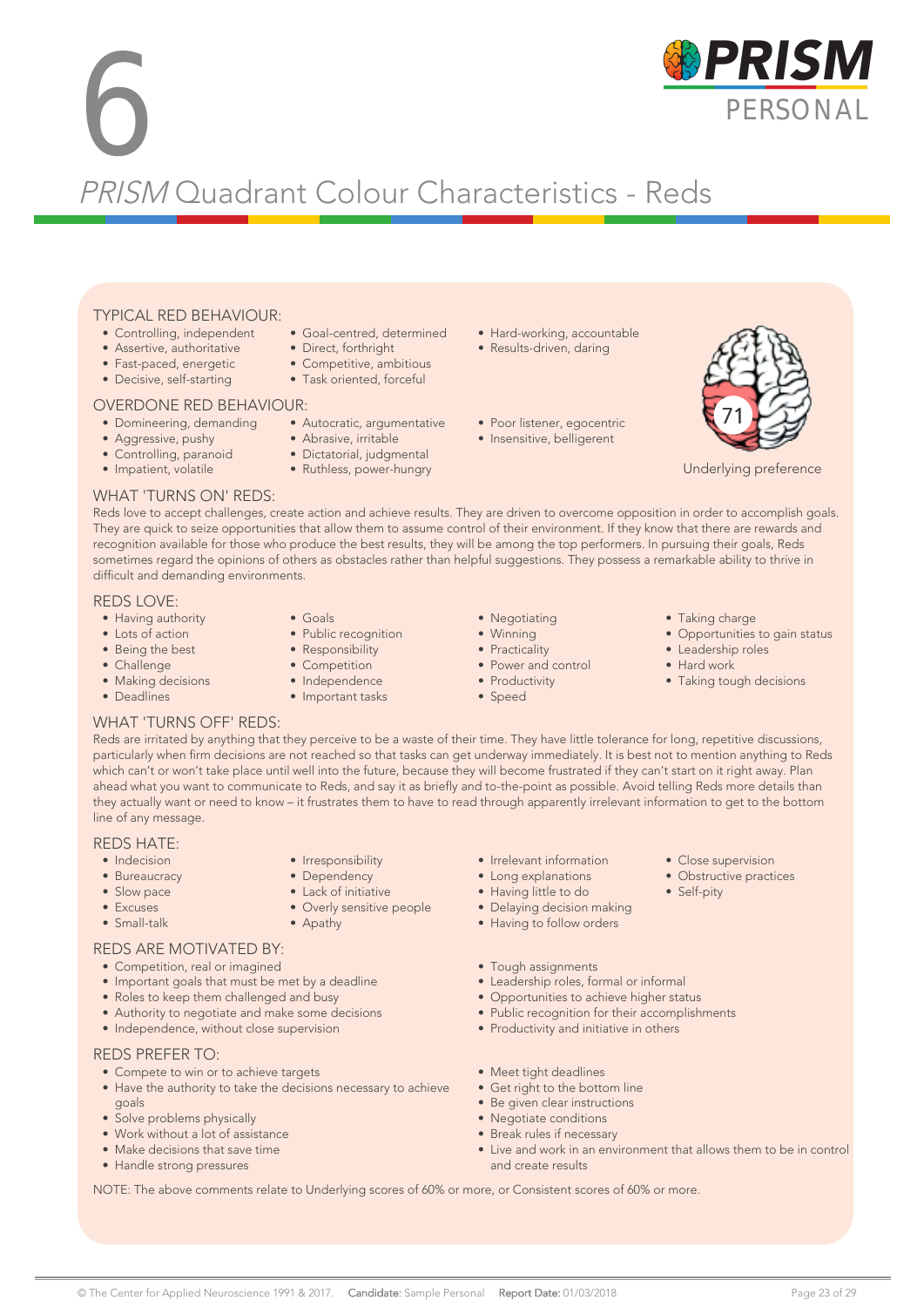# **6** PRISM Quadrant Colour Characteristics - Golds

#### TYPICAL GOLD BEHAVIOUR:

- Quality-focused
- Detailed, structured
- Accurate, meticulous
- Slow, deliberate

#### OVERDONE GOLD BEHAVIOUR:

- Perfectionist, pedantic
- Aloof, self-opinionated
- Humourless, inflexible
- Obsessive, nit-picking
- Focused, thorough • Well-organised
- Logical, analytical
- Proper, punctual

- Unsociable, negative
	- Critical, rule-bound
	- Nagging, questioning
	- Detached, unfeeling
- Hardworking, responsible
- Traditional, conservative
- Serious, reserved
- Guarded, self-contained
- Narrow-minded, unfeeling



Underlying preference

#### WHAT 'TURNS ON' GOLDS:

Golds are motivated not just by results, but by quality results. They tend to be low-key, factual and extremely accurate. They are at their best when a job needs to be done with precision. Golds set high standards for themselves and others, and expect everyone to comply, always with the same high standards. Part of their drive for quality, accuracy and order is derived from their strong desire for a structured environment. Golds prefer a logical, step-by-step approach to tasks. For them, even life itself should proceed along a predictable path. They believe in themselves, their capabilities and their intellectual skills. They pride themselves on their ability to solve complex problems.

#### GOLDS LOVE:

- Quality
- Being methodical
- Planning in detail
- Logical analysis • Accurate records
- Not being rushed • Focusing on facts
- Looking for errors
- Quiet isolation

• Vagueness • Frivolous tasks • Inaccurate information

• Unreliability • Blockages to facts

- Competent workers
- Measurement tools
- Proving a point
- Meeting requirements
- Professionalism • Following rules
- Perfection
- Clear expectations
- Efficiency
- Clear instructions

• Self-indulgence

• Displays of emotion

• Talking about personal matters

#### WHAT 'TURNS OFF' GOLDS:

Golds are turned off by disorganisation and lack of clarity and detail. They need to ask lots of questions and will usually remain cautious before accepting a proposal or a programme for change. They dislike anything which they perceive as poor quality or unreliable information. They have little tolerance for poor standards or incompetence, particularly when either can affect quality, efficiency or profit. Get your facts and details right before you talk to Golds and give them information in a logical, step-by-step way. Their preoccupation with detail leads them to dislike any environment where nothing has a label, name or place. They tend to be uncomfortable dealing with emotional issues or human relationships.

#### GOLDS HATE:

- Low standards
- Being rushed
- Change
- Untidiness
- Disregard for quality

#### GOLDS ARE MOTIVATED BY:

- Sufficient time to finish what they start and check it
- Privacy, peace and quiet with few interruptions
- Opportunities to plan ahead in detail
- Fault-finding or inspection roles
- Authority to control quality

#### GOLDS PREFER TO:

- Work with tested systems and procedures
- Check and double-check data
- Work on their own
- Make quality inspections
- Provide accurate, factual reports
- Incompetence
- Costly shortcuts
- Exaggeration
- Imprecise record-keeping
- Lack of focus
- Organized systems that assure accuracy and efficiency
- Consistency and competence in fellow-workers
- Excellence in everything
- Exceeding expected standards
- Focus on instructions and follow exact rules
- Create and adhere to schedules
- Measure progress, efficiency, quality
- Analyse all options before making a decision
- Persuade through logical argument
- Live and work in a structured environment that values quality

NOTE: The above comments relate to Underlying scores of 60% or more, or Consistent scores of 60% or more.

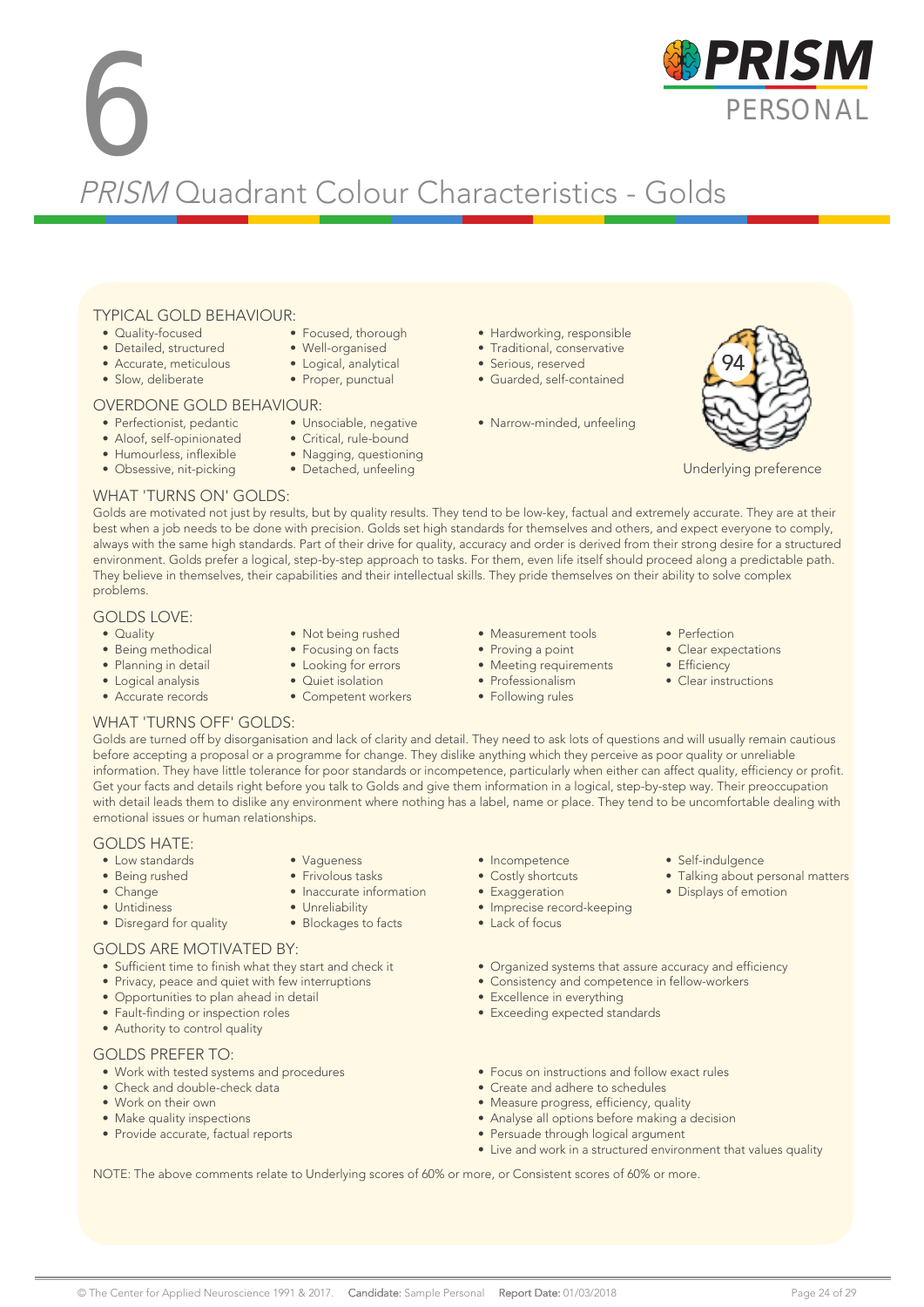

## PRISM Career Development Analysis 7

In the previous pages we have given you an analysis based solely upon the key 8 dimensions of human behaviour preferences.

The answers you gave to the PRISM 'Professional' Inventory enable us to 'zoom in' to 26 business related characteristics in which we all demonstrate varying abilities and aptitudes.

The candidate pointer indicates your ratings in these areas, according to the answers you gave in the questionnaire.

If a Benchmark has been included, the green band indicates an ideal range for the requirements of that Benchmark.

A good match across most areas is likely to lead to a good 'fit' between your preferences and that role.

NOTE: The further towards the extremes of the scale the benchmark is, the more important that factor is perceived to be in the Benchmark. Matches in areas towards the extreme right hand side - where the trait is considered critical for success in the role – and extreme left hand side - where the trait is considered potentially counter productive and hence undesirable in the role – are more critical than those in the centre of the scale.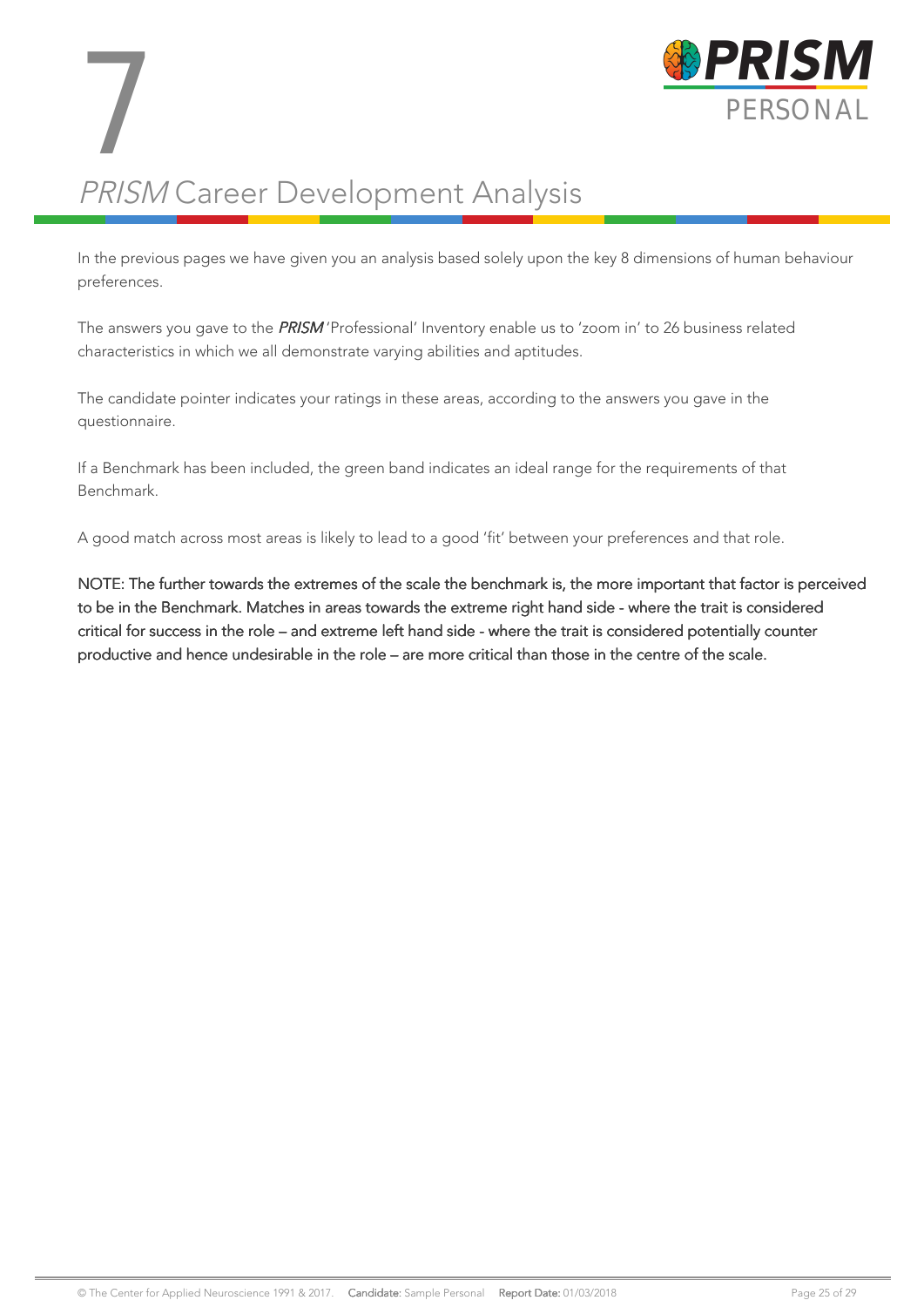

## PRISM Career Development Analysis 7

| KEY:<br>Candidate (Underlying)                                                                                                       |                          |                    |                    |          |                    |                      |                      |                    |                    |          |                                                                                                                                        |                                                                                                                                       |  |
|--------------------------------------------------------------------------------------------------------------------------------------|--------------------------|--------------------|--------------------|----------|--------------------|----------------------|----------------------|--------------------|--------------------|----------|----------------------------------------------------------------------------------------------------------------------------------------|---------------------------------------------------------------------------------------------------------------------------------------|--|
| <b>PEOPLE SKILLS</b>                                                                                                                 |                          |                    |                    |          |                    |                      |                      |                    |                    |          |                                                                                                                                        |                                                                                                                                       |  |
| Low Preference                                                                                                                       |                          |                    |                    |          |                    | <b>TEAMWORKING</b>   |                      |                    |                    |          |                                                                                                                                        | High Preference                                                                                                                       |  |
| Formal and reserved, prefers to<br>work alone without interruptions.                                                                 | $\Omega$<br>л.           | 10<br>L.           | 20<br>$\mathbb{I}$ | 30<br>J. | 40<br>1            | 50<br>$\mathbf{I}$   | 60<br>$\mathbb{I}$   | 70<br>I.           | 80<br>$\mathbf{I}$ | 90<br>T. | 100<br>T.                                                                                                                              | Prefers work that involves social<br>interaction, likes supporting<br>others and getting them involved.                               |  |
| Low Preference                                                                                                                       |                          |                    |                    |          | <b>RECOGNITION</b> | High Preference      |                      |                    |                    |          |                                                                                                                                        |                                                                                                                                       |  |
| Prefers to avoid being in the<br>spotlight, is reserved and is<br>uncomfortable making small talk<br>with strangers.                 | 10<br>L.                 | 20<br>L.           | 30<br>J.           | 40<br>J. | 50<br>L.           | 60<br>$\mathbb{I}$   | 70<br>I.             | 80<br>$\mathbf{I}$ | 90<br>T.           | 100<br>T | Has a strong need to be noticed<br>and to be popular, is friendly and<br>communicative, does not like<br>rejection or loss of support. |                                                                                                                                       |  |
| <b>CONCERN FOR OTHERS</b><br>Low Preference                                                                                          |                          |                    |                    |          |                    |                      |                      |                    |                    |          |                                                                                                                                        | High Preference                                                                                                                       |  |
| Unaware of others' feelings,<br>reluctant to get involved in<br>people's problems and emotional<br>issues.                           | 0<br>т.                  | 10<br>I.           | 20<br>L.           | 30<br>J. | 40<br>J.           | 50<br>$\mathbb{L}$   | 60<br>$\Gamma$       | 70<br>I.           | 80<br>$\mathbf{I}$ | 90<br>T. | 100<br>п                                                                                                                               | Caring and understanding, shows<br>empathy and is considerate,<br>sympathetic and approachable.                                       |  |
| Low Preference                                                                                                                       | <b>CONSENSUS SEEKING</b> |                    |                    |          |                    |                      |                      |                    |                    |          |                                                                                                                                        |                                                                                                                                       |  |
| Makes decisions independently,<br>seldom looks for advice or<br>opinions.                                                            | $\circ$<br>$\mathbf{I}$  | 10<br>T.           | 20<br>I.           | 30<br>J. | 40<br>1            | 50<br>I.             | 60<br>$\mathbb{R}^n$ | 70<br>I.           | 80<br>$\mathbf{I}$ | 90<br>J. | 100<br>L                                                                                                                               | Makes decisions by consensus<br>and actively seeks the views and<br>involvement of others.                                            |  |
| Low Preference                                                                                                                       |                          |                    |                    |          |                    | <b>SOCIAL SKILLS</b> |                      |                    |                    |          |                                                                                                                                        | High Preference                                                                                                                       |  |
| Quiet and guarded, prefers small<br>groups, rarely seeks people out<br>and avoids the limelight.                                     | $\mathbf 0$<br>1         | 10<br>т            | 20<br>$\mathbf{I}$ | 30<br>L. | 40<br>I.           | 50<br>$\mathbf{I}$   | 60<br>$\Gamma$       | 70<br>L            | 80<br>$\mathbf{I}$ | 90<br>T. | 100<br>T.                                                                                                                              | Talkative, optimistic, expressive<br>and lively, enjoys socialising and<br>meeting new people.                                        |  |
| Low Preference                                                                                                                       |                          |                    |                    |          |                    | PEOPLE FOCUS         |                      |                    |                    |          |                                                                                                                                        | High Preference                                                                                                                       |  |
| Less responsive to others,<br>controls own emotions and<br>feelings, values results more than<br>harmony.                            | 0<br>-1                  | 10<br>$\mathbb{I}$ | 20<br>$\mathbb{I}$ | 30<br>J. | 40<br>1            | 50<br>-1             | 60<br>$\mathbf{I}$   | 70<br>I.           | 80<br>$\mathbf{I}$ | 90<br>T. | 100<br>т                                                                                                                               | Responsive to others and<br>relationship focused, unafraid to<br>show or discuss feelings and<br>emotions openly.                     |  |
| Low Preference                                                                                                                       |                          |                    |                    |          |                    | <b>STABILITY</b>     |                      |                    |                    |          |                                                                                                                                        | High Preference                                                                                                                       |  |
| Competitive and tough-minded,<br>unafraid to take tough decisions<br>and risk unpopularity in the<br>interests of achieving results. | 0<br>-1                  | 10<br>$\mathbb{I}$ | 20<br>$\mathbb{I}$ | 30<br>J. | 40<br>1            | 50<br>$\mathbf{I}$   | 60<br>$\mathbb{I}$   | 70<br>$\mathbf{I}$ | 80<br>$\mathbf{I}$ | 90<br>T  | 100<br>т                                                                                                                               | Has a strong need for harmony<br>and to be accepted and of help<br>and value to others. Prefers a<br>predictable, secure environment. |  |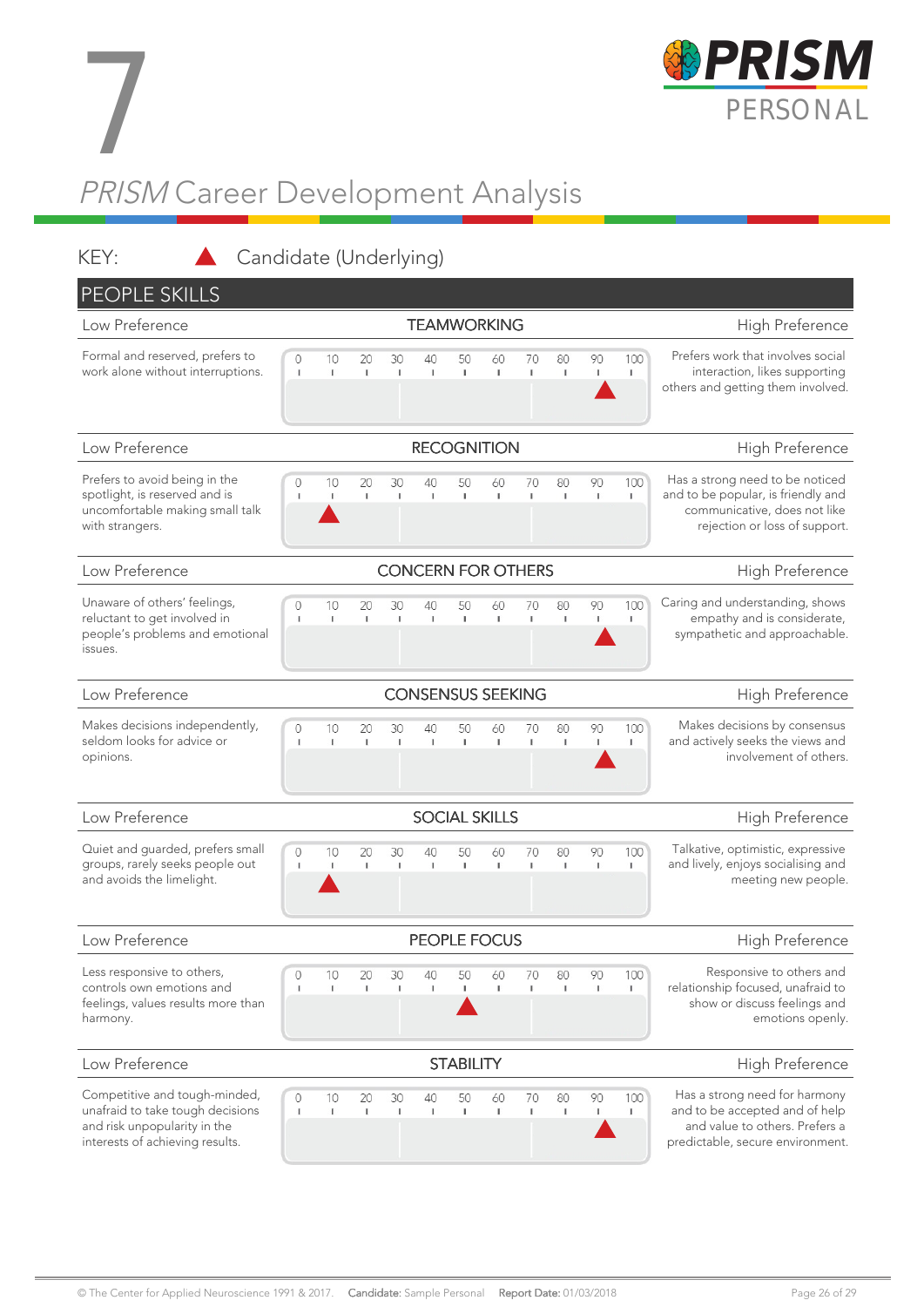

## PRISM Career Development Analysis <sub>[Continued]</sub> 7

#### KEY: **A** Candidate (Underlying)

| <b>DRIVE FOR RESULTS</b>                                                                                                     |                   |                    |                    |                     |                    |                     |                    |                    |                    |          |           |                                                                                                                                                           |  |  |
|------------------------------------------------------------------------------------------------------------------------------|-------------------|--------------------|--------------------|---------------------|--------------------|---------------------|--------------------|--------------------|--------------------|----------|-----------|-----------------------------------------------------------------------------------------------------------------------------------------------------------|--|--|
| Low Preference                                                                                                               |                   |                    |                    |                     |                    | <b>INITIATIVE</b>   |                    |                    |                    |          |           | High Preference                                                                                                                                           |  |  |
| Prefers to keep things as they are<br>and undertakes new work only<br>after consultation or when told to.                    | 0<br>1            | 10<br>$\mathbb{I}$ | 20<br>I.           | 30<br>J.            | 40<br>1            | 50<br>$\mathbf{I}$  | 60<br>I.           | 70<br>I.           | 80<br>$\mathbf{I}$ | 90<br>T  | 100<br>T  | Self-motivated. Capitalises on<br>opportunities, initiates action,<br>enjoys identifying and accepting<br>challenges.                                     |  |  |
| Low Preference                                                                                                               |                   |                    |                    | <b>ENERGY LEVEL</b> | High Preference    |                     |                    |                    |                    |          |           |                                                                                                                                                           |  |  |
| Likes to work at a steady pace,<br>dislikes being rushed or put<br>under pressure.                                           | 0<br>J.           | 10<br>$\mathbb{I}$ | 20<br>$\mathbb{I}$ | 30<br>$\mathbf{I}$  | 40<br>1            | 50<br>$\mathbf{I}$  | 60<br>$\mathbb{I}$ | 70<br>$\mathbf{I}$ | 80<br>$\mathbf{I}$ | 90<br>H. | 100<br>т  | Very dynamic, works well under<br>pressure, tends to be involved in<br>several activities at the same time.                                               |  |  |
| Low Preference<br><b>AMBITION</b>                                                                                            |                   |                    |                    |                     |                    |                     |                    |                    |                    |          |           | High Preference                                                                                                                                           |  |  |
| Easy going, unassertive, non-<br>competitive, focuses on<br>achievable, undemanding targets.                                 | 0<br>-1           | 10<br>$\mathbb{I}$ | 20<br>$\mathbb{I}$ | 30<br>I.            | 40<br>$\mathbf{I}$ | 50<br>$\mathbb{L}$  | 60<br>$\mathbb T$  | 70<br>I.           | 80<br>$\mathbf{I}$ | 90<br>T  | 100<br>т  | Enjoys being given tough goals,<br>has high aspirations, is<br>competitive and driven to<br>succeed.                                                      |  |  |
| <b>CONTROL</b><br>Low Preference                                                                                             |                   |                    |                    |                     |                    |                     |                    |                    |                    |          |           | High Preference                                                                                                                                           |  |  |
| Dislikes taking tough decisions or<br>telling others what to do, is<br>unassertive and happy to let<br>others take the lead. | 0<br>J.           | 10<br>$\mathbb{I}$ | 20<br>$\mathbf{I}$ | 30<br>J.            | 40<br>$\mathbb I$  | 50<br>$\mathbf{I}$  | 60<br>$\mathbb{I}$ | 70<br>L            | 80<br>$\mathbf{I}$ | 90<br>I, | 100<br>T. | Takes control of situations,<br>dominant, decisive and forceful,<br>enjoys being in charge of others<br>and has a strong need for bottom<br>line success. |  |  |
| Low Preference                                                                                                               |                   |                    |                    |                     |                    | <b>ADAPTABILITY</b> | High Preference    |                    |                    |          |           |                                                                                                                                                           |  |  |
| Likes order and predictability,<br>prefers to adapt what is tried and<br>tested rather experiment with<br>something new.     | 0<br>J.           | 10<br>T.           | 20<br>$\mathbb{I}$ | 30<br>J.            | 40<br>J.           | 50<br>$\mathbf{I}$  | 60<br>$\mathbb{I}$ | 70<br>L            | 80<br>$\mathbf{I}$ | 90<br>H. | 100<br>I. | Prefers variety and novelty,<br>adapts quickly to change, adjusts<br>to new circumstances, dislikes<br>routine and constraints, easily<br>bored.          |  |  |
| Low Preference                                                                                                               |                   |                    |                    |                     |                    | <b>RISK TAKING</b>  |                    |                    |                    |          |           | High Preference                                                                                                                                           |  |  |
| Slower paced, prefers to check<br>facts, ask questions, complies<br>with rules and avoids risks or<br>making errors.         | J.                | 10<br>I.           | $20 -$<br>I.       | 30                  | 40                 | 50<br>J.            | 60                 | 70                 | 80                 | 90       | 100       | Fast paced and impatient, has a<br>strong need to achieve quick<br>results. Willing to take risks and<br>break the rules to achieve<br>success.           |  |  |
| Low Preference                                                                                                               |                   |                    |                    |                     | <b>TASK FOCUS</b>  | High Preference     |                    |                    |                    |          |           |                                                                                                                                                           |  |  |
| Relationship focused and enjoys<br>working with people and creating<br>an open, harmonious working<br>environment.           | 0<br>$\mathbf{I}$ | 10<br>-            | 20<br>$\mathbf{I}$ | 30<br>J.            | 40<br>1            | 50<br>1             | 60<br>т.           | 70<br>$\mathbf{I}$ | 80<br>$\mathbf{I}$ | 90<br>T. | 100<br>Ι. | Is self-sufficient and prefers to<br>deal with tasks and results rather<br>than people issues.<br>Uncomfortable talking about<br>feelings and emotions.   |  |  |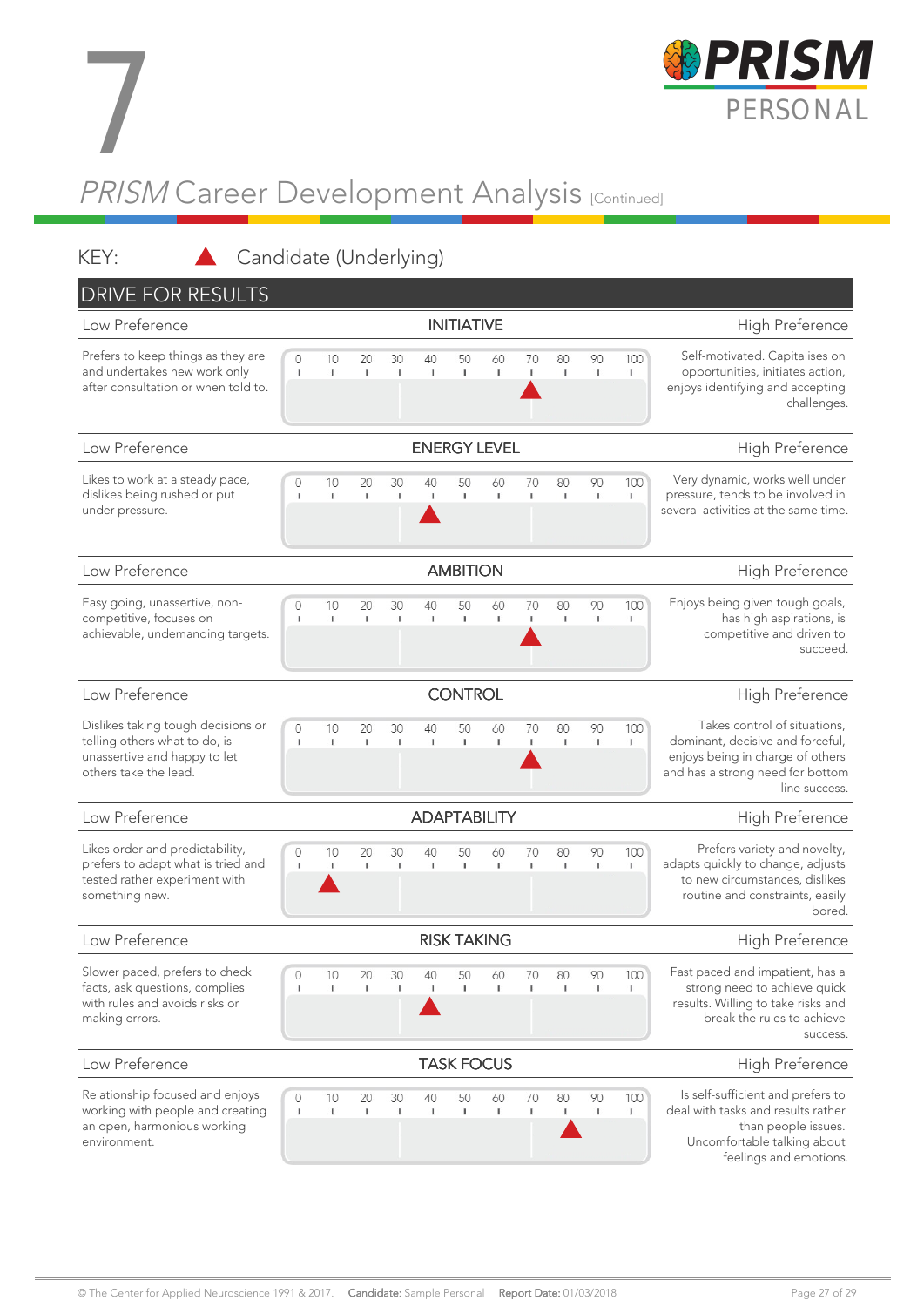

## PRISM Career Development Analysis [Continued] 7

KEY: Candidate (Underlying) CONSCIENTIOUSNESS Low Preference **ATTENTION TO DETAIL** High Preference Focuses on the big picture, not Thorough, methodical, enjoys  $10$  $40$ 90 100  $\bigcap$  $20$ 30 50 60  $70$  $80$ preoccupied with detail, easily detailed work which requires high  $\mathbf{I}$  $\mathbf{I}$ f. ï ×. I.  $\mathbf{I}$ T. × distracted and poor at follow attention to small details. Follows through on commitments. through. Low Preference **COMPLIANCE COMPLIANCE** High Preference Not constrained by rules, prefers 100 Follows rules and regulations  $\overline{O}$ 10 20 30 40 50 60 70 80 90 general guidelines to specific closely even when inconvenient,  $\mathbf{I}$ T. I.  $\mathbf{I}$ T.  $\mathbf{u}$  $\mathbf{I}$ regulations. Likes personal likes clear guidelines and freedom. responsibilities. Places high value on being precise and right. Low Preference **DEPENDABILITY Example 2018** High Preference Becomes distracted and places Dependable, reliable and  $\overline{0}$  $10$ 20 30 40 50 60 70 80 90 100 less importance on meeting consistent, meets obligations and j ï ï commitments with the minimum deadlines, casual about commitments. of supervision. Low Preference **DETERMINATION** DETERMINATION High Preference Prefers work that can be Enjoys overcoming obstacles,  $10$ 30 40 90 100  $\bigcap$  $20$ 50 60  $70$ 80 very determined and committed, completed quickly, dislikes having Ī J.  $\mathbf{I}$  $\,$  1  $\mathbf{I}$  $\mathbf{I}$  $\mathbf{I}$  $\mathbf{I}$  $\mathbf{I}$ I)  $\mathbf{I}$ to concentrate over a long works until task is completely finished. period. **RESILIENCE** Low Preference **STRESS MANAGEMENT** High Preference Works well in high pressure Dislikes high-pressure work, finds  $10$  $90$  $100$  $\Omega$  $20$  $30$  $\Delta \cap$ 50  $60$ 70  $80$ it hard to relax, quickly becomes x  $\bar{1}$ 'n. **x** Î. situations, able to cope with ٠, × tense and irritable, has difficulty multiple demands without being handling setbacks. unduly influenced by own emotions. Low Preference **SELF MANAGEMENT** High Preference **SELF MANAGEMENT** Openly expresses frustrations, Calm, easygoing and free from  $\circ$ 10 20 30 40 50 60 70 80 90 100 can be impatient and easily anxiety, keeps emotions in check, Ï  $\mathbf{I}$ T.  $\mathbf{I}$  $\overline{1}$ Î. annoyed, tends to say things and rarely expresses anger. Has a later regret them. calming influence on others.